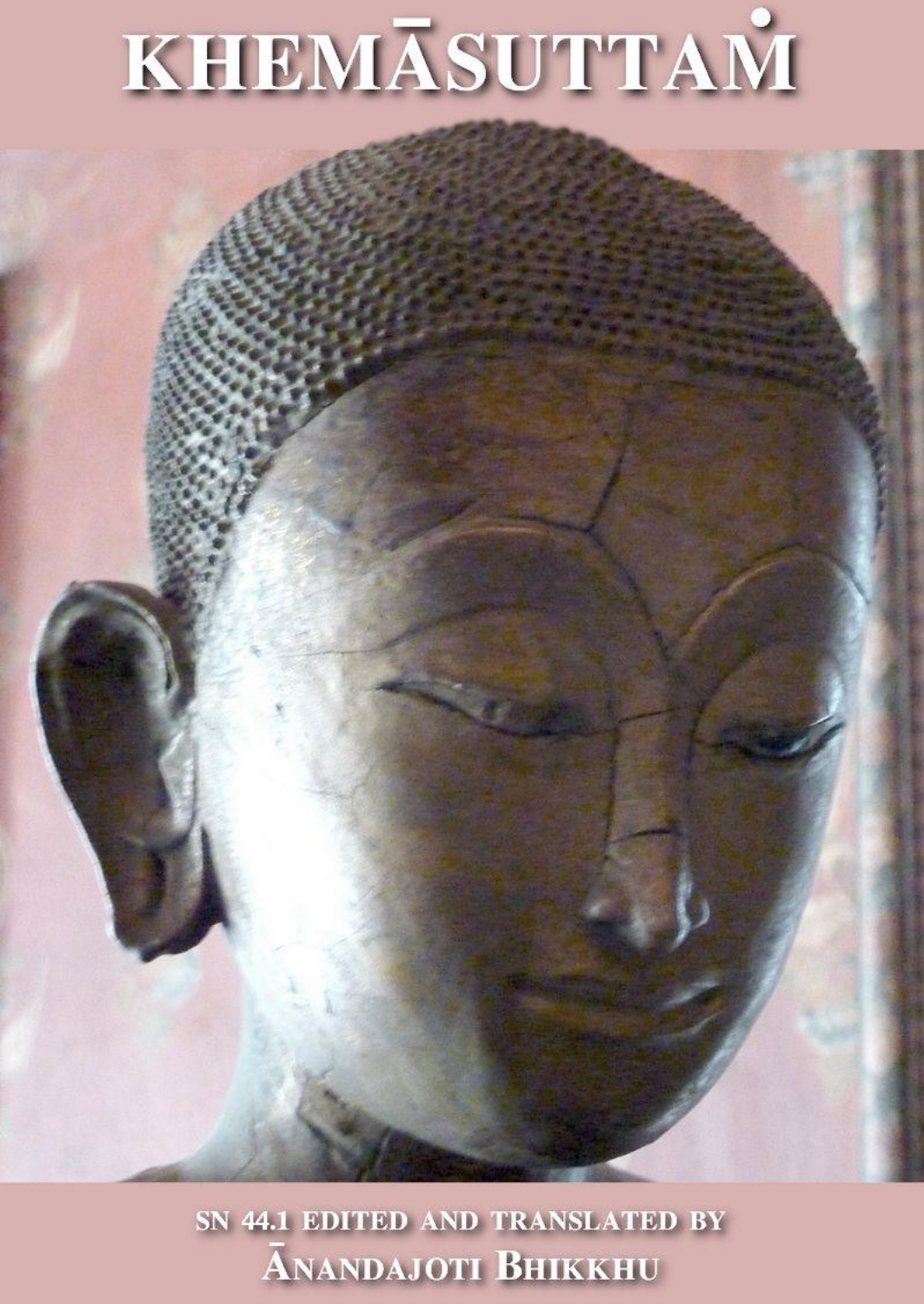## **Khemāsuttaṁ The Discourse about Khemā**

#### **SN 44.1 edited and translated by Ānandajoti Bhikkhu**

**[Texts](#page-1-0)** [Preface](#page-1-1)

Introduction in Toranavatthu [Khemā Therī answers the Questions](#page-5-0) [King Pasenadi meets the Buddha](#page-12-0) [The Conclusion](#page-19-0)

#### <span id="page-1-0"></span>**Texts**

BJT: Sri Lankan edition, from the Buddha Jayanti Tripitaka Series, Volume XVI (Colombo, 1981/2519, reprinted with corrections 2005).

Thai: Thai edition, as found on Budsir for Windows CD-ROM (version 2.0, Bangkok, 1996).

ChS: Burmese edition, as found on the Chaṭṭha Saṅgāyana CD-ROM (version 3, Igatpuri, no date, but  $= 1999$ ).

PTS: European edition, Saṃyutta-Nikāya Part IV, ed. M. Leon Feer, (Oxford, 1894, reprinted 1990).

#### <span id="page-1-1"></span>**Preface**

According to the commentary on the foremost nun disciples of the Buddha, $<sup>1</sup>$  it is through</sup> this discourse that the nun Khemā was appointed to the position of foremost amongst those who have great wisdom, making her the female equivalent of Ven. Sāriputta.

The discourse is indeed profound, and in one interesting aspect departs from other discourses that contain the same teaching. Normally in the commentaries in the question about the position of the *tathāgata* after death, the word is defined like this:

**tathāgato ti satto;<sup>2</sup>**

the *tathāgata* (here) means a being.

 $1$  AA 1.5.2.

 $<sup>2</sup>$  Many examples, but see the comm. to MN 63.</sup>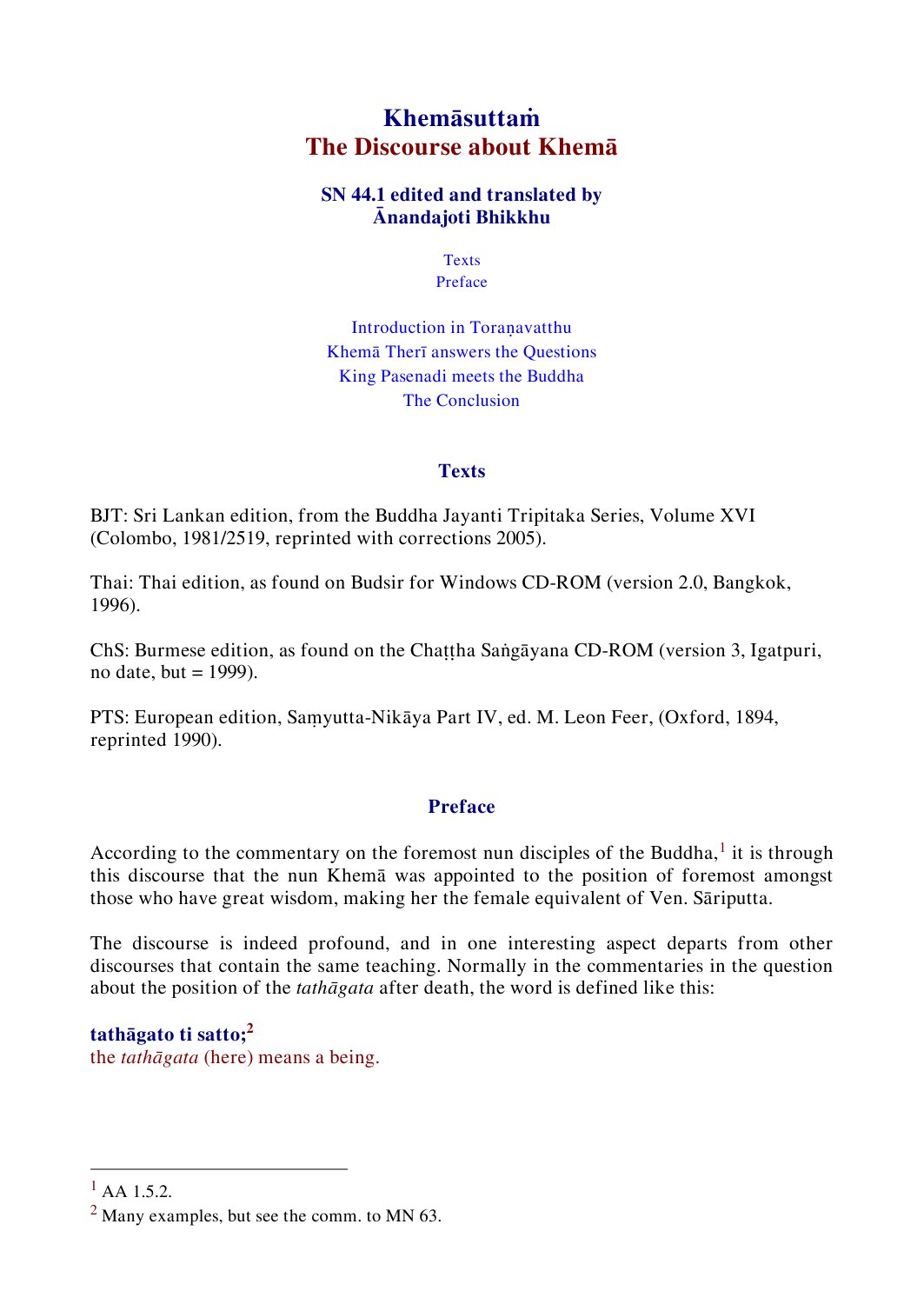This would give the question: Does a being exist (not exist, both exist and not exist, neither exist nor not exist) after death? $3$ 

Here, however, the text makes it clear the question is being asked about the Realised One himself, and not about beings in general:

**"Evam-eva kho, Mahārāja, yena rūpena Tathāgataṁ paññāpayamāno paññāpeyya,** "Just so, Great King, through knowing whatever bodily form a Realised One can be known by,

#### **taṁ rūpaṁ Tathāgatassa pahīnaṁ ucchinnamūlaṁ tālāvatthukataṁ,**

that form the Realised One has abandoned, cut off at the root, made a palm stump,

#### **anabhāvakataṁ āyatiṁ anuppādadhammaṁ.**

made unviable, so that by nature it is unable to rise again in the future.

And the commentary concurs:

**'Taṁ rūpaṁ Tathāgatassa pahīnan,'-ti**  'That form the *Tathāgata* has abandoned,' means

**taṁ vuttappakārarūpaṁ samudayappahānena sabbaññu-Tathāgatassa pahīnaṁ.** through abandoning the arising of that form said to be prepared, the omniscient Tathāgata has abandoned (form).

Because of this we must see the meaning of these question in two ways: one as a question about beings in general, which cannot be said to exist (not exist, both exist and not exist, neither exist nor not exist) after death because there is no underlying something that has continual existence in human life, only conditionally arisen phenomena.

On the other hand in this context we cannot say the Realised One exists (not exists, both exists and not exists, neither exists nor not exists) after death because the state of Nibbāna is unincluded in the categories of existence altogether, as is anyone who has attained Liberation. Indeed, this is the definition of Liberation, to be free from renewed existence.

So the discourse throws new light on our understanding of these difficult questions, and rightly Arahat Khemā was placed at the foremost levels of great wisdom, through her profound understanding of these deep questions and her exposition of their meaning, which is later confirmed when the King, who is asking the questions, asks the very same questions of the Buddha himself and gets the same replies..

Ānandajoti Bhikkhu, September, 2014

 $3$  These are four question of a sequence which sometimes includes a total of ten profound questions.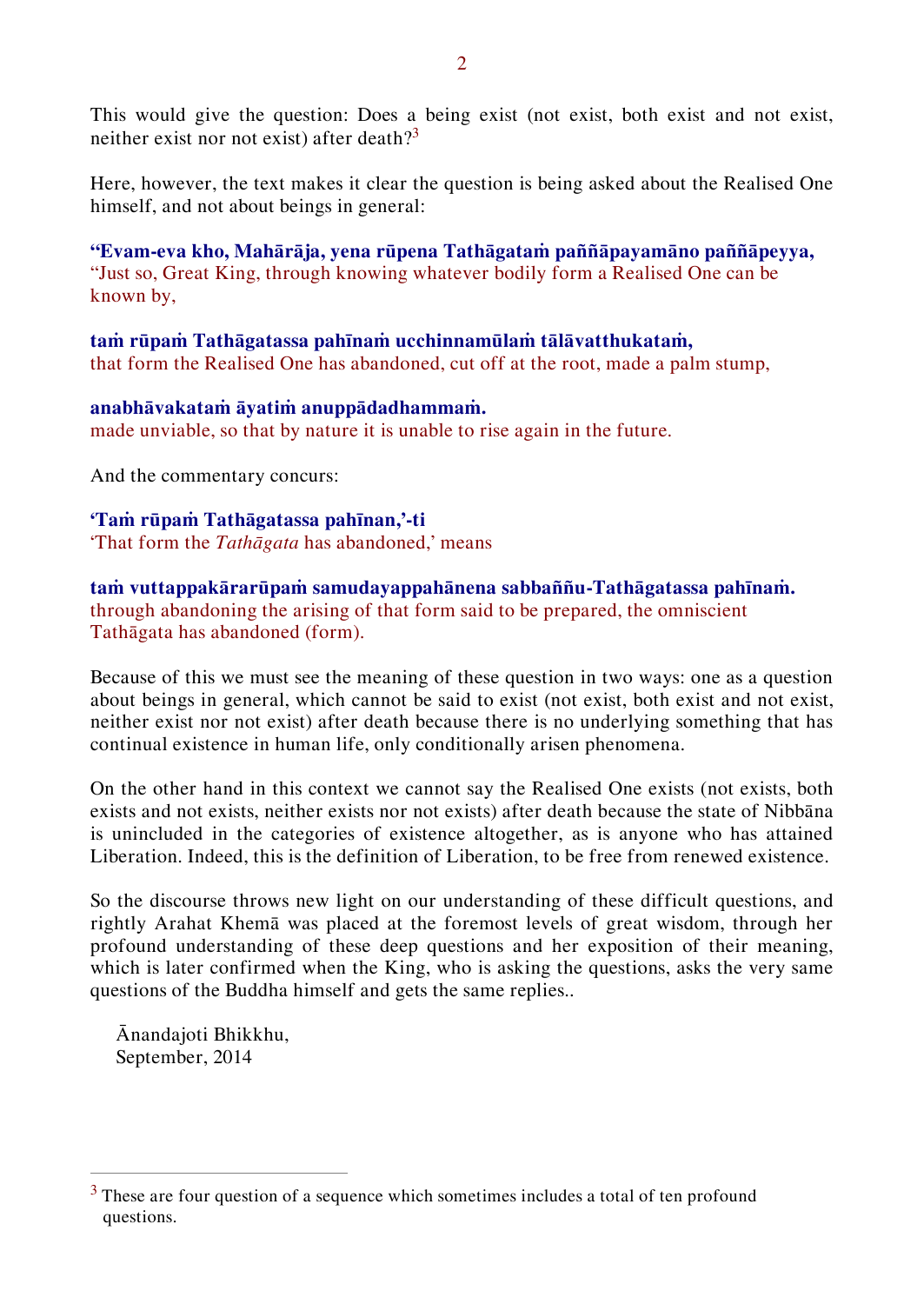## <span id="page-3-0"></span>**Khemāsuttaṁ<sup>4</sup>**

The Discourse about Khemā (SN 44.1)

## Introduction in Toraṇavatthu

#### **Ekaṁ samayaṁ Bhagavā Sāvatthiyaṁ viharati**

At one time the Fortunate One was dwelling near Sāvatthī

#### **Jetavane Anāthapiṇḍikassa ārāme.**

at Anāthapiṇḍika's grounds in Jeta's Wood.

#### **Tena kho pana samayena Khemā bhikkhunī,** Then at that time the nun Khemā,

**Kosalesu cārikaṁ caramānā,**  while walking gradually through Kosala on walking tour,

## **antarā ca Sāvatthiṁ antarā ca Sāketaṁ,**

between Sāvatthī and Sāketa,

## **Toraṇavatthusmiṁ vāsaṁ upagatā hoti.<sup>5</sup>**

had reached and was dwelling in Toranavatthu.

## **Atha kho Rājā Pasenadi Kosalo Sāketā Sāvatthiṁ gacchanto**

Then the Kosalan King Pasenadi was going to Sāvatthī from Sāketa

## **antarā ca Sāketaṁ antarā ca Sāvatthiṁ**

and was between Sāvatthī and Sāketa

## **Toraṇavatthusmiṁ ekarattivāsaṁ upagacchi.**

and had reached and was dwelling in Toraṇavatthu for a night.

# **Atha kho Rājā Pasenadi Kosalo aññataraṁ purisaṁ āmantesi:**

Then the Kosalan King Pasenadi addressed a certain man,

## **"Ehi tvaṁ, ambho purisa, Toraṇavatthusmiṁ**

saying: "Please go, dear Sir, and in Toranavatthu

#### **tathārūpaṁ samaṇaṁ vā brāhmaṇaṁ vā jāna**  see if there would be a suitable and knowledgeable ascetic or brāhmana

## **yam-ahaṁ ajja payirupāseyyan."-ti<sup>6</sup>**

I can pay homage to today."

<sup>4</sup> PTS: *Khemātherī*.

<sup>5</sup> RTE omits: *vāsaṁ upagatā hoti. Atha kho Rājā Pasenadi Kosalo Sāketā Sāvatthiṁ gacchanto antarā ca Sāketaṁ antarā ca Sāvatthiṁ Toraṇavatthusmiṁ*.

<sup>6</sup> PTS: *payirūpāseyyanti*; and similarly throughout.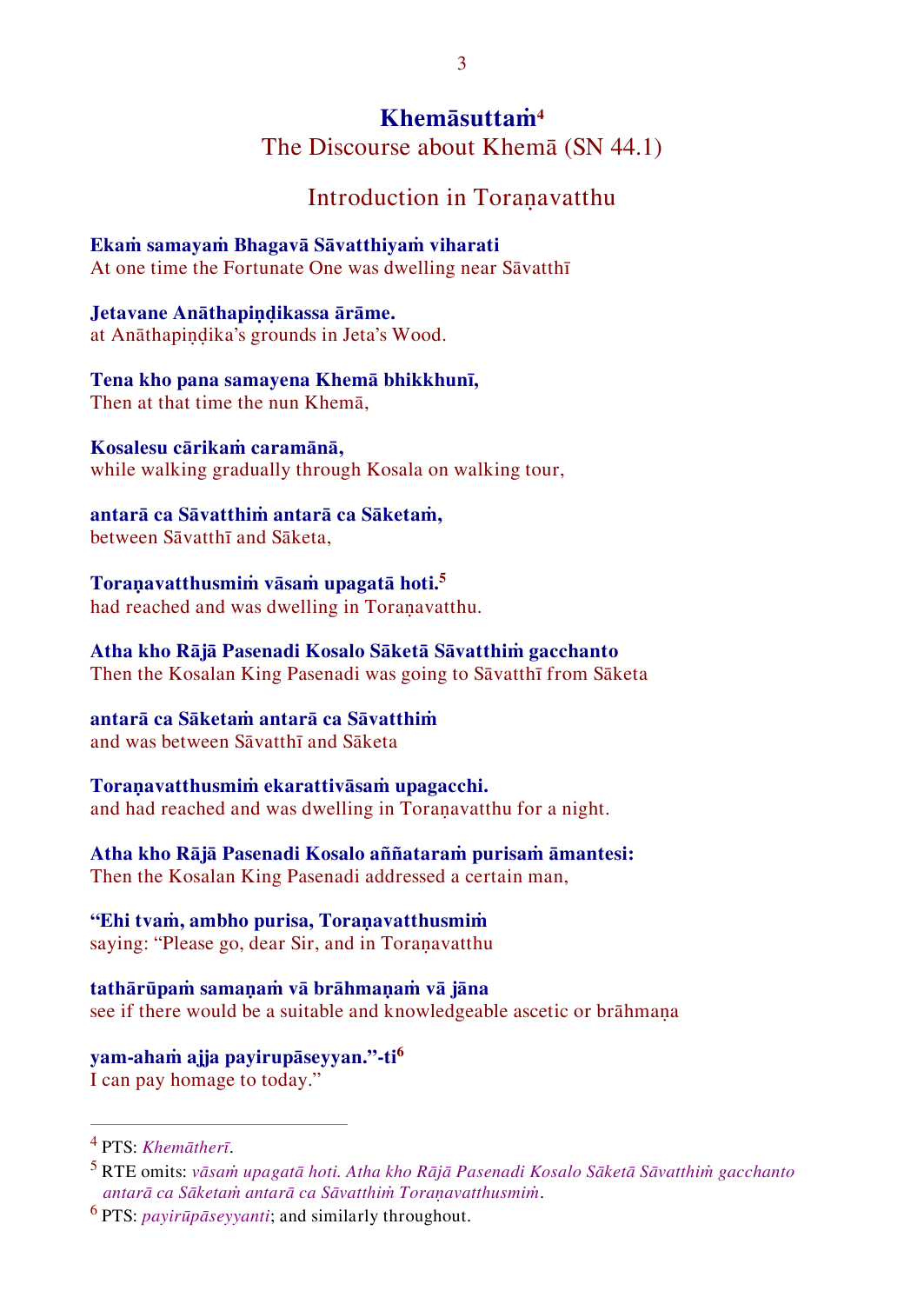#### **"Evaṁ, Devā," ti kho so puriso, Rañño Pasenadissa Kosalassa paṭissutvā,** "Yes, your Majesty", said that man, and after replying to the Kosalan King Pasenadi,

**kevalakappaṁ Toraṇavatthuṁ<sup>7</sup> āhiṇḍanto<sup>8</sup> nāddasa**  and wandering through the whole of Toraṇavatthu, he did not find

**tathārūpaṁ samaṇaṁ vā brāhmaṇaṁ vā**  a suitable and knowledgeable ascetic or brāhmana

**yaṁ Rājā Pasenadi Kosalo payirupāseyya.** that the Kosalan King Pasenadi could pay homage to.

## **Addasā kho so puriso Khemaṁ bhikkhuniṁ**

(But) the man did see that the nun Khemā

## **Toraṇavatthusmiṁ vāsaṁ upagataṁ.**

had reached and was dwelling in Toranavatthu.

## **Disvāna, yena Rājā<sup>9</sup> Pasenadi Kosalo tenupasaṅkami,**

Having seen (her), he approached the Kosalan King Pasenadi,

## **upasaṅkamitvā Rājānaṁ Pasenadiṁ Kosalaṁ<sup>10</sup> etad-avoca:**

and after approaching he said this to the Kosalan King Pasenadi:

## **"Natthi kho, Deva, Toraṇavatthusmiṁ**

"There is not, your Majesty, in Toraṇavatthu

## **tathārūpo samaṇo vā brāhmaṇo vā yaṁ devo payirupāseyya.**

a suitable and knowledgeable ascetic or brāhmaṇa your Majesty can pay homage to today.

## **Atthi ca kho, deva, Khemā nāma bhikkhunī,**

But there is, your Majesty, the nun named Khemā,

## **tassa Bhagavato sāvikā Arahato Sammāsambuddhassa,**

who is a disciple of the Fortunate One, the Worthy One, the Perfect Sambuddha,

## **tassā kho pana Ayyāya<sup>11</sup> evaṁ kalyāṇo kittisaddo abbhuggato:**

and about this Noble Lady this beautiful report has gone round:

<sup>7</sup> PTS: *Toraṇavatthusmiṁ*.

<sup>8</sup> BJT: *anvāhiṇḍanto*.

<sup>9</sup> BJT omits: *Rājā*.

<sup>10</sup> PTS: *Pasenadi-Kosalaṁ*.

<sup>11</sup> BJT: *panayyāya*.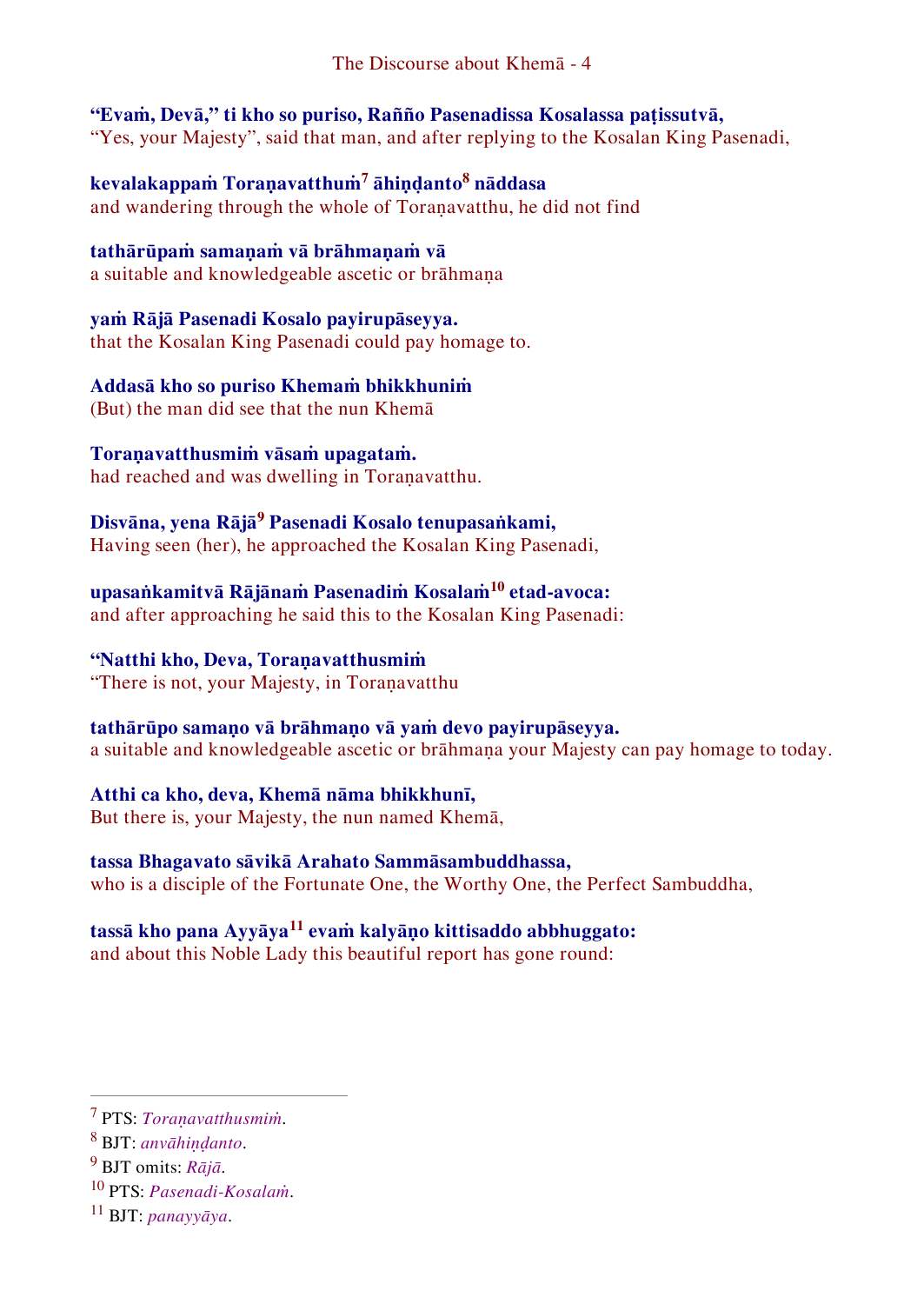**'Paṇḍitā, viyattā<sup>12</sup> medhāvinī bahussutā cittakathā<sup>13</sup> kalyāṇapaṭibhānā.' ti** 'She is wise, learned, intelligent, a beautiful orator and extemporary speaker.'

**Taṁ devo payirupāsatū." ti** Your Majesty can pay homage to her."

## <span id="page-5-0"></span>Khemā Therī answers the Questions

**Atha kho Rājā Pasenadi Kosalo yena Khemā bhikkhunī tenupasaṅkami,** Then the Kosalan King Pasenadi approached the nun Khemā,

**upasaṅkamitvā Khemaṁ bhikkhuniṁ abhivādetvā, ekamantaṁ nisīdi.** and after approaching and worshipping the nun Khemā, he sat down on one side.

#### **Ekamantaṁ nisinno kho Rājā Pasenadi Kosalo**

While sitting on one side the Kosalan King Pasenadi

## **Khemaṁ bhikkhuniṁ etad-avoca:**

said this to the nun Khemā:

**"Kiṁ nu kho, Ayye, hoti Tathāgato paraṁ maraṇā?" ti<sup>14</sup>** "How is it, Noble Lady, does the Realised One exist after death?"

## **"Abyākataṁ<sup>15</sup> kho<sup>16</sup> etaṁ, Mahārāja, Bhagavatā:**

"This has not been answered, Great King, by the Fortunate One:

#### **'Hoti Tathāgato paraṁ maraṇā?' " ti**

'Does the Realised One exist after death?' "

#### **"Kiṁ pan' Ayye, na hoti Tathāgato paraṁ maraṇā?" ti**

"But how is it, Noble Lady, does the Realised One not exist after death?"

## **"Etam-pi<sup>17</sup> kho, Mahārāja, abyākataṁ Bhagavatā:**

"This has not been answered, Great King, by the Fortunate One:

## **'Na hoti Tathāgato paraṁ maraṇā?' " ti**

'Does the Realised One not exist after death?' "

<sup>12</sup> RTE: *byattā*.

<sup>13</sup> RTE, PTS: *cittakathī*.

<sup>14</sup> BJT: *param-maraṇā ti*; and similarly throughout.

<sup>15</sup> SHB, PTS: *Avyākataṁ*; and similarly throughout.

<sup>16</sup> BJT omits: *kho*.

<sup>17</sup> PTS: *Tam pi*.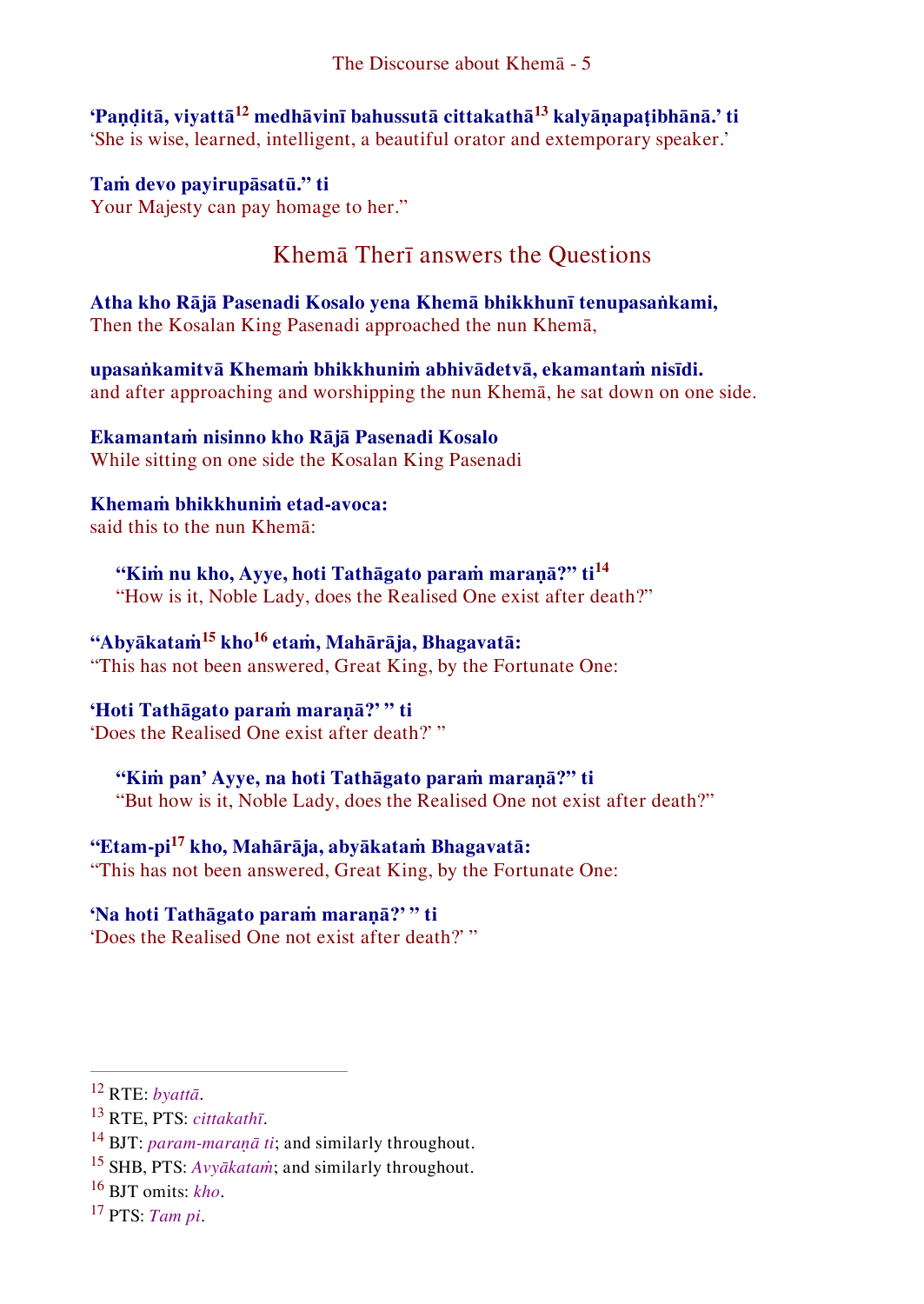## **"Kiṁ nu kho, Ayye, hoti ca na ca hoti Tathāgato paraṁ maraṇā?" ti**

"How is it, Noble Lady, does the Realised One exist and not exist after death?"

## **"Abyākataṁ kho etaṁ, Mahārāja, Bhagavatā:**

"This has not been answered, Great King, by the Fortunate One:

## **'Hoti ca na ca hoti Tathāgato paraṁ maraṇā?' " ti**

'Does the Realised One exist and not exist after death?' "

#### **"Kiṁ pan' Ayye, neva hoti na na hoti Tathāgato paraṁ maraṇā." ti** "But how is it, Noble Lady, does the Realised One neither exist nor not exist after death?"

## **"Etam-pi kho, Mahārāja, abyākataṁ Bhagavatā:**

"This has not been answered, Great King, by the Fortunate One:

## **'Neva hoti na na hoti Tathāgato paraṁ maraṇā?' " ti**

'Does the Realised One neither exist nor not exist after death?' "

## **" 'Kiṁ nu kho, Ayye, hoti Tathāgato paraṁ maraṇā?' ti**

" 'How is it, Noble Lady, does the Realised One exist after death?'

## **– iti puṭṭhā samānā,**

– when there is this question,

## **'Abyākataṁ kho etaṁ, Mahārāja, Bhagavatā:**

° you say: 'This has not been answered, Great King, by the Fortunate One:

## **"Hoti Tathāgato paraṁ maraṇā?" ' ti vadesi.**

"Does the Realised One exist after death?" '

## **'Kiṁ pan' Ayye, na hoti Tathāgato paraṁ maraṇā?' ti**

'But how is it, Noble Lady, does the Realised One not exist after death?'

## **– iti puṭṭhā samānā,**

– when there is this question,

## **'Etam-pi kho, Mahārāja, abyākataṁ Bhagavatā:**

° you say: 'This has not been answered, Great King, by the Fortunate One:

## **"Na hoti Tathāgato paraṁ maraṇā?" ' ti vadesi.**

"Does the Realised One not exist after death?" '

## **'Kiṁ nu kho, Ayye, hoti ca na ca hoti Tathāgato paraṁ maraṇā?' ti**

'How is it, Noble Lady, does the Realised One exist and not exist after death?'

#### **– iti puṭṭhā samānā,**

– when there is this question,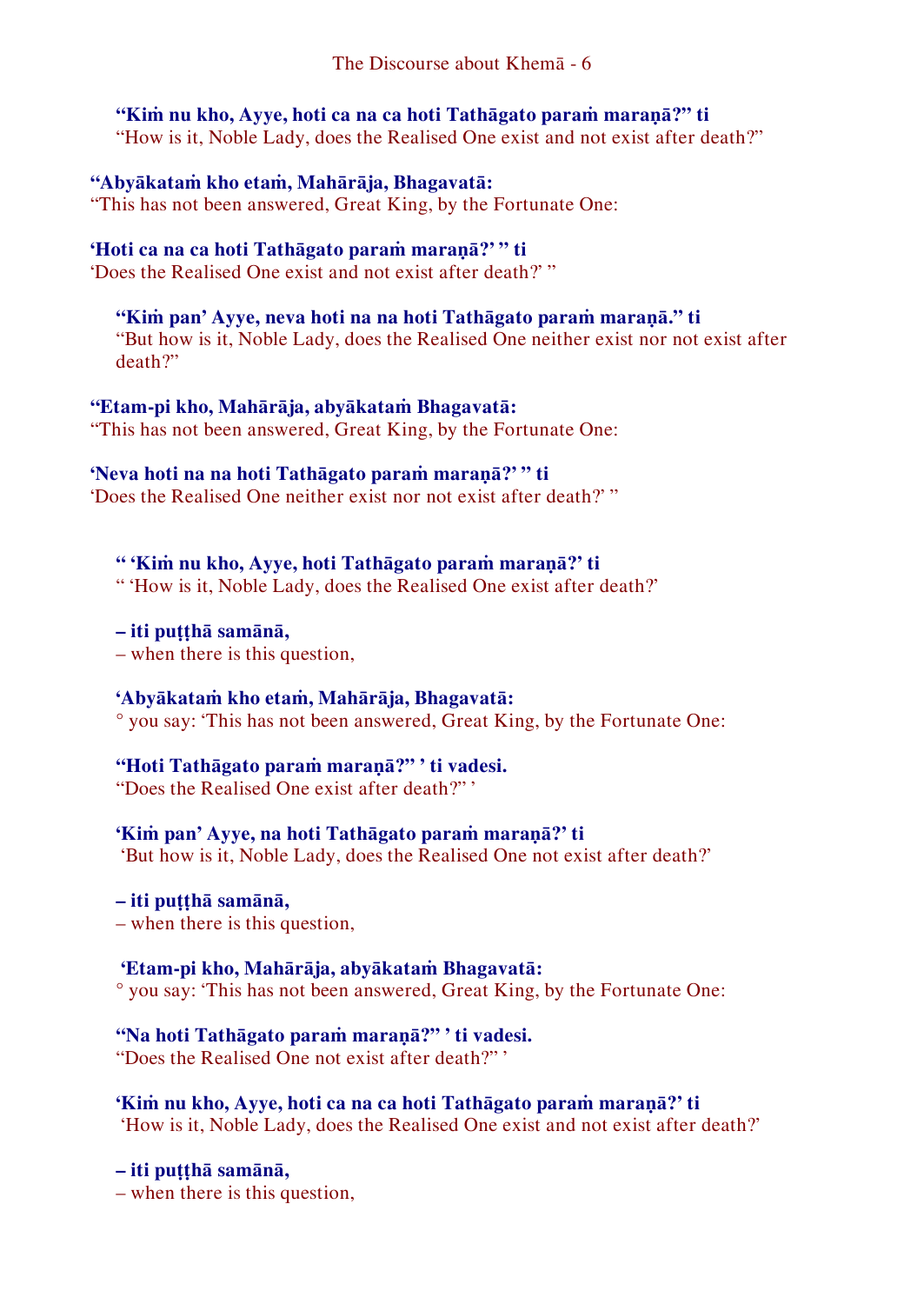## **'Abyākataṁ kho etaṁ, Mahārāja, Bhagavatā:**

° you say: 'This has not been answered, Great King, by the Fortunate One:

## **"Hoti ca na ca hoti Tathāgato paraṁ maraṇā?" ' ti vadesi.**

"Does the Realised One exist and not exist after death?" '

## **'Kiṁ pan' Ayye,<sup>18</sup> neva hoti na na hoti Tathāgato paraṁ maraṇā?' ti**

'How is it, Noble Lady, does the Realised One neither exist nor not exist after death?'

**– iti puṭṭhā samānā,** – when there is this question,

#### **'Etam-pi kho, Mahārāja, abyākataṁ Bhagavatā:**

° you say: 'This has not been answered, Great King, by the Fortunate One:

#### **"Neva hoti na na hoti Tathāgato paraṁ maraṇā?" ' ti vadesi.**

"Does the Realised One neither exist nor not exist after death?" '

#### **Ko nu ko Ayye hetu ko paccayo yenetaṁ<sup>19</sup> abyākataṁ Bhagavatā?" ti** What is the cause, Noble Lady, what is the reason, why does the Fortunate One not answer this?"

## **"Tena hi, Mahārāja, tañ-ñevettha paṭipucchissāmi,**

"Now then, Great King, here I will ask you something in return,

## **yathā te khameyya tathā naṁ byākareyyāsi.**

as you see fit, so you should answer.

## **Taṁ kiṁ maññasi, Mahārāja,**

What do you think, Great King,

#### **atthi te koci gaṇako vā muddiko vā saṅkhāyako vā**

do you have a mathematician, or a calculator or an accountant

## **yo pahoti Gaṅgāya vālukaṁ<sup>20</sup> gaṇetuṁ,**

who is able to count the (amount of) sand in the Ganges,

## **ettakā vālukā iti vā,**

(saying): there is this much sand,

## **ettakāni vālukasatāni iti vā,**

or there are so many hundreds of (grains of) sand,

#### <sup>18</sup> PTS: *Kiṁ nu kho*; which is out of pattern with its own readings above.

<sup>19</sup> SHB, PTS: *yena taṁ*.

<sup>20</sup> SHB, RTE read: *vālik*- throughout.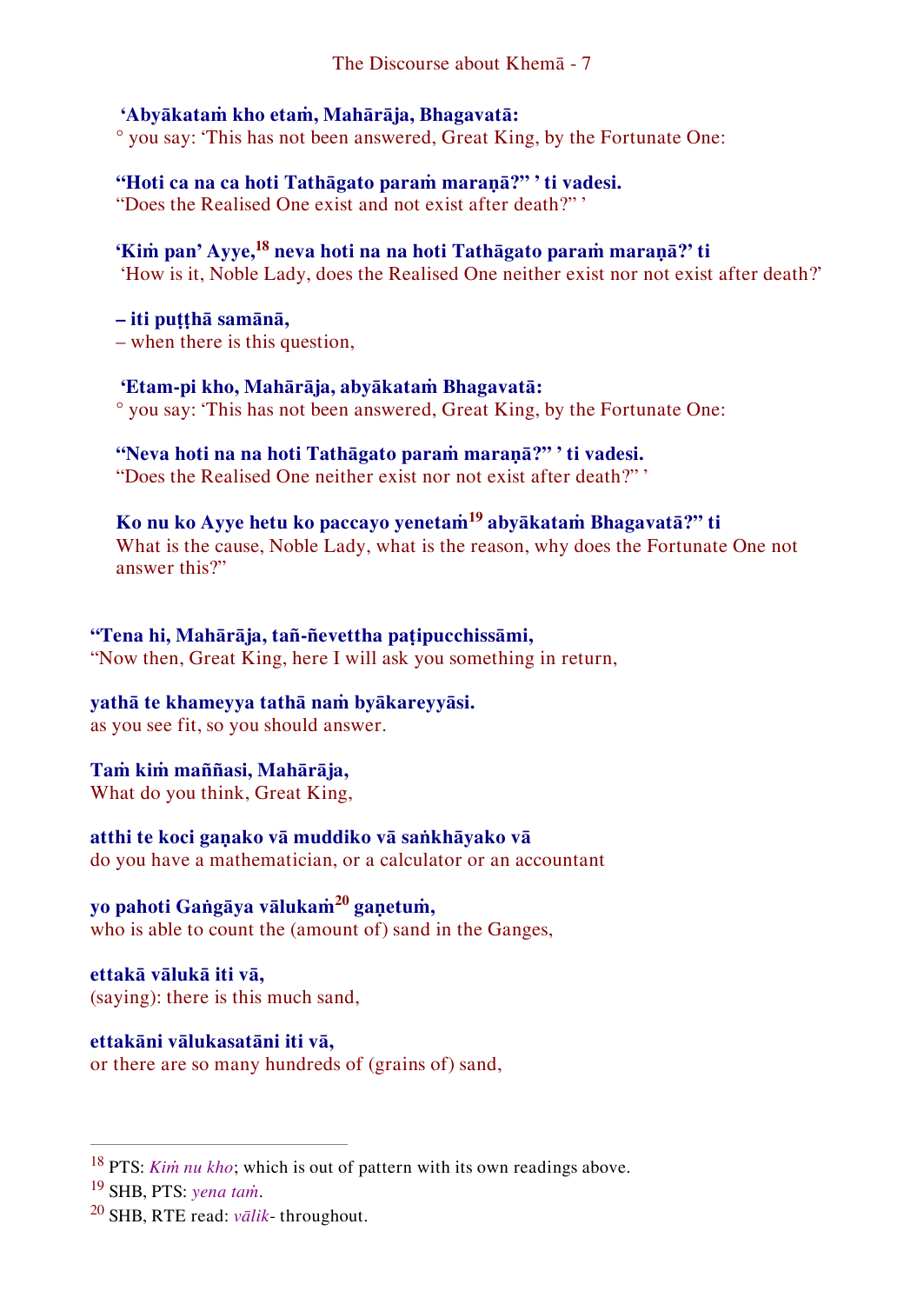#### The Discourse about Khemā - 8

#### **ettakāni vālukasahassāni iti vā,**

or there are so many thousands of (grains of) sand,

#### **ettakāni vālukasatasahassāni iti vā?" ti**

or there are so many hundreds of thousands of (grains of) sand?"

**"No hetaṁ, Ayye."** "Certainly not, Noble Lady."

**"Atthi pana te koci gaṇako vā muddiko vā saṅkhāyako vā**  "But do you have a mathematician, or a calculator or an accountant

**yo pahoti mahāsamudde udakaṁ gaṇetuṁ,<sup>21</sup>** who is able to measure the water in the great ocean,

**ettakāni udakāḷhakāni iti<sup>22</sup> vā,** (saying): there are this many gallons of water,

**ettakāni udakāḷhakasatāni iti vā,**  or there are this many hundreds of gallons of water,

#### **ettakāni udakāḷhakasahassāni iti vā,**

or there are this many thousands of gallons of water,

#### **ettakāni udakāḷhakasatasahassāni iti vā?" ti**

or there are this many hundreds of thousands of gallons of water?"

**"No hetaṁ, Ayye.** "Certainly not, Noble Lady.

**Taṁ kissa hetu?** What is the cause of that?

**Mah' Āyye, samuddo gambhīro appameyyo duppariyogāho." ti<sup>23</sup>** Great is the ocean, Noble Lady, deep, immeasurable, hard to fathom."

**"Evam-eva kho, Mahārāja,**  "Just so, Great King,

**yena rūpena<sup>24</sup> Tathāgataṁ paññāpayamāno paññāpeyya,** through knowing whatever bodily form a Realised One can be known by,

<sup>21</sup> SHB, PTS: *manituṁ*.

 $^{22}$  BJT: *ti*; and similarly throughout.

<sup>23</sup> BJT: *appariyogāho ti*; and similarly throughout.

<sup>24</sup> ChS: *rūpe*.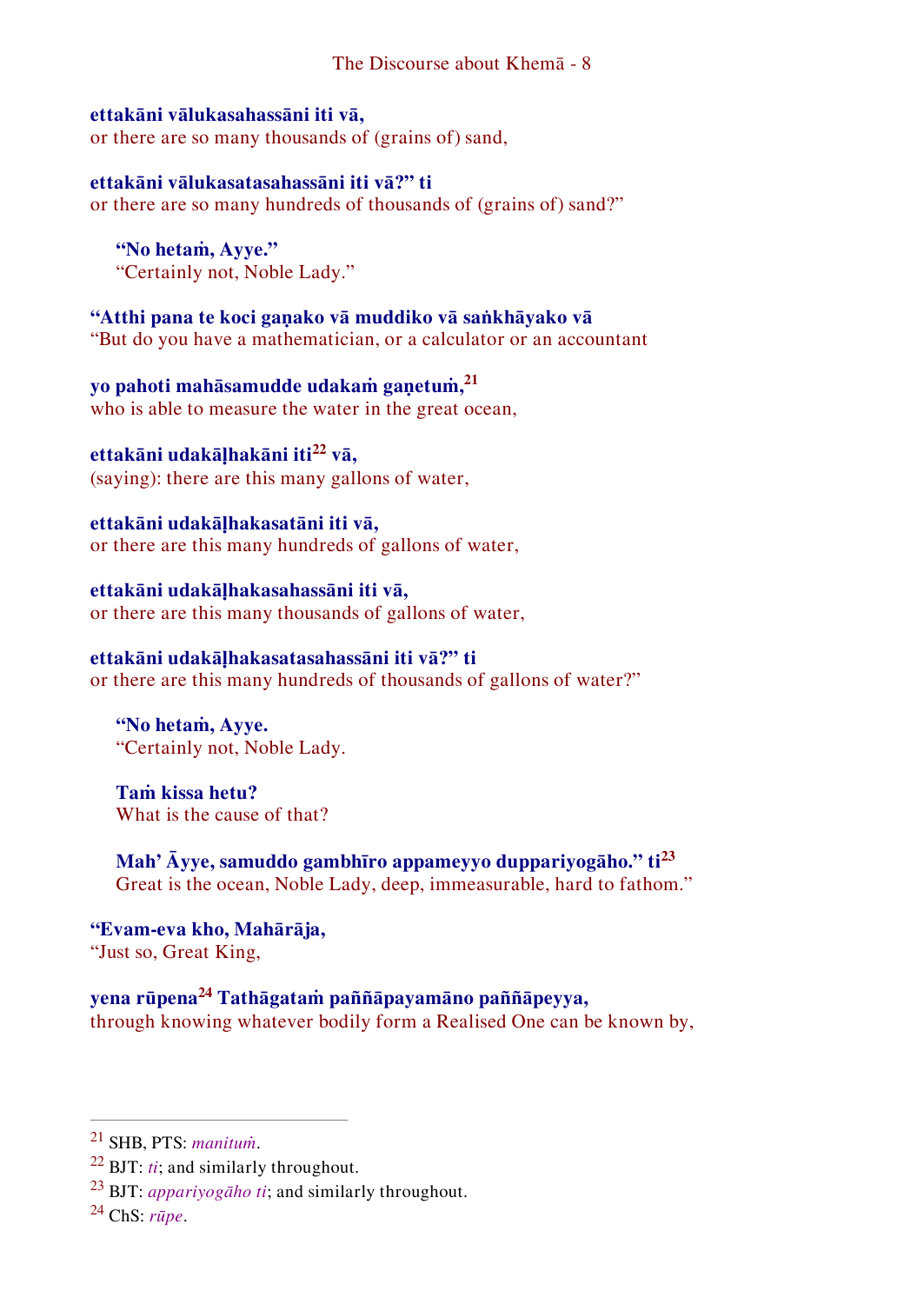**taṁ rūpaṁ<sup>25</sup> Tathāgatassa pahīnaṁ ucchinnamūlaṁ tālāvatthukataṁ,**  that form the Realised One has abandoned, cut off at the root, made a palm stump,

**anabhāvakataṁ<sup>26</sup> āyatiṁ anuppādadhammaṁ.<sup>27</sup>** made unviable, so that by nature it is unable to rise again in the future.

**Rūpasaṅkhāya vimutto<sup>28</sup> kho, Mahārāja, Tathāgato,** The Realised One, Great King, is free from being considered as bodily form,

**gambhīro appameyyo duppariyogāho,<sup>29</sup> seyyathā pi mahāsamuddo.<sup>30</sup>** he is deep, immeasurable, hard to fathom, like the great ocean.

**'Hoti Tathāgato paraṁ maraṇā?' ti pi na upeti,** 

'Does the Realised One exist after death?' does not apply,

**'Na hoti Tathāgato paraṁ maraṇā?' ti pi na upeti,** 

'Does the Realised One not exist after death?' does not apply,

**'Hoti ca na ca hoti Tathāgato paraṁ maraṇā?' ti pi na upeti,**  'Does the Realised One exist and not exist after death?' does not apply,

**'Neva hoti na na hoti Tathāgato paraṁ maraṇā?' ti pi na upeti.** 'Does the Realised One neither exist nor not exist after death?' does not apply.

**Yāya vedanāya Tathāgataṁ paññāpayamāno paññāpeyya,** Through knowing whatever feeling a Realised One can be known by,

**sā vedanā Tathāgatassa pahīnā ucchinnamūlā tālāvatthukatā,**  that feeling the Realised One has abandoned, cut off at the root, made a palm stump,

**anabhāvakatā āyatiṁ anuppādadhammā.** made unviable, so that by nature it is unable to rise again in the future.

**Vedanāsaṅkhāya vimutto kho,<sup>31</sup> Mahārāja, Tathāgato,** The Realised One, Great King, is free from being considered as feeling,

**gambhīro appameyyo duppariyogāho,<sup>32</sup> seyyathā pi mahāsamuddo.**

he is deep, immeasurable, hard to fathom, like the great ocean.

<sup>25</sup> PTS omits: *Tathāgataṁ paññāpayamāno paññāpeyya taṁ rūpaṁ*; also in the repetition below.

<sup>26</sup> RTE: *anabhāvaṅgataṁ*; similarly throughout; ChS: *anabhāvaṅkataṁ*; similarly throughout.

<sup>27</sup> PTS: *anuppādakataṁ*.

<sup>29</sup> BJT: *appariyogāho*.

<sup>28</sup> SHB, RTE: *Rūpasaṅkhyā vimutto kho*; similarly throughout.

<sup>30</sup> RTE: *mahārāja mahāsamuddo kho*; similarly throughout.

<sup>31</sup> ChS omits: *kho*.

<sup>32</sup> BJT from here on writes: *duppariyogāho*; against its earlier: *appariyogāho*.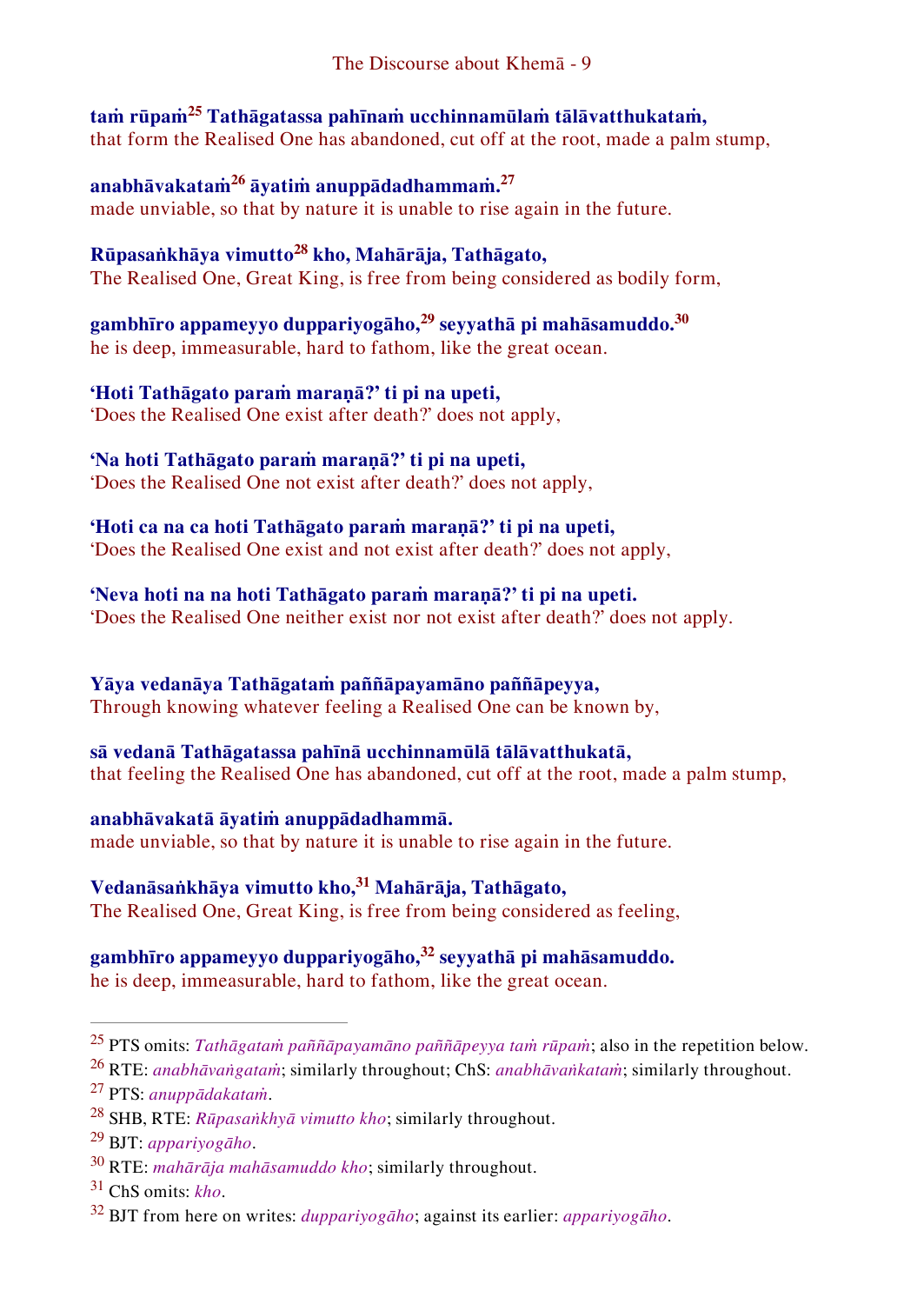## **'Hoti Tathāgato paraṁ maraṇā?' ti pi na upeti,**

'Does the Realised One exist after death?' does not apply,

## **'Na hoti Tathāgato paraṁ maraṇā?' ti pi na upeti,**

'Does the Realised One not exist after death?' does not apply,

## **'Hoti ca na ca hoti Tathāgato paraṁ maraṇā?' ti pi na upeti,**

'Does the Realised One exist and not exist after death?' does not apply,

## **'Neva hoti na na hoti Tathāgato paraṁ maraṇā?' ti pi na upeti.**

'Does the Realised One neither exist nor not exist after death?' does not apply.

#### **Yāya saññāya Tathāgataṁ paññāpayamāno paññāpeyya,** Through knowing whatever perception a Realised One can be known by,

## **sā saññā Tathāgatassa pahīnā ucchinnamūlā tālāvatthukatā,**

that perception the Realised One has abandoned, cut off at the root, made a palm stump,

## **anabhāvakatā āyatiṁ anuppādadhammā.**

made unviable, so that by nature it is unable to rise again in the future.

## **Saññāsaṅkhāya vimutto kho,<sup>33</sup> Mahārāja, Tathāgato,**

The Realised One, Great King, is free from being considered as perception,

## **gambhīro appameyyo duppariyogāho, seyyathā pi mahāsamuddo.**

he is deep, immeasurable, hard to fathom, like the great ocean.

## **'Hoti Tathāgato paraṁ maraṇā?' ti pi na upeti,**

'Does the Realised One exist after death?' does not apply,

## **'Na hoti Tathāgato paraṁ maraṇā?' ti pi na upeti,**

'Does the Realised One not exist after death?' does not apply,

## **'Hoti ca na ca hoti Tathāgato paraṁ maraṇā?' ti pi na upeti,**

'Does the Realised One exist and not exist after death?' does not apply,

## **'Neva hoti na na hoti Tathāgato paraṁ maraṇā?' ti pi na upeti.**

'Does the Realised One neither exist nor not exist after death?' does not apply.

<sup>33</sup> ChS omits: *kho*.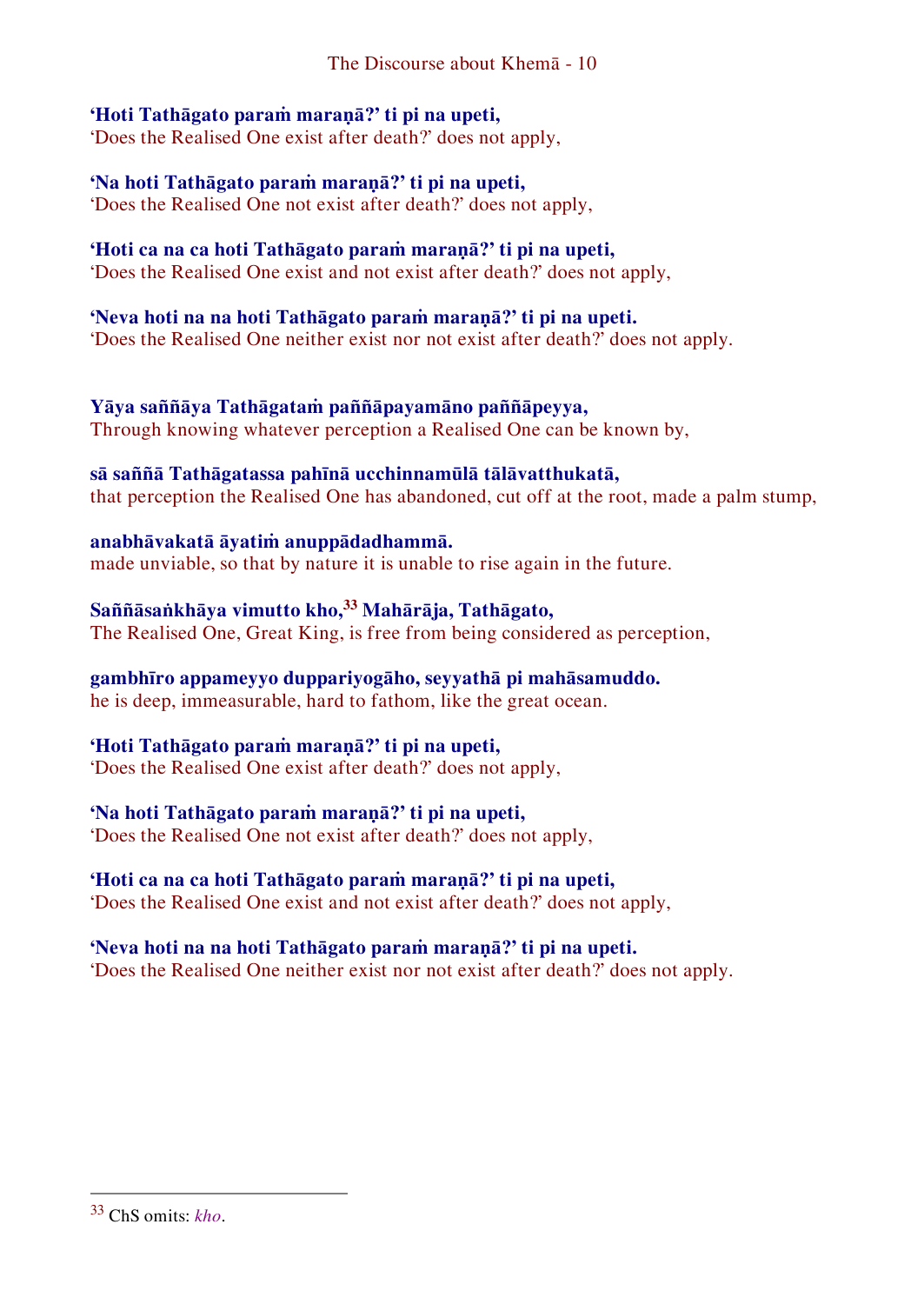## **Yehi saṅkhārehi Tathāgataṁ paññāpayamāno paññāpeyya,**

Through knowing whatever (volitional) processes a Realised One can be known by,

## **te saṅkhārā Tathāgatassa pahīnā ucchinnamūlā tālāvatthukatā,**

those (volitional) processes the Realised One has abandoned, cut off at the root, made a palm stump,

## **anabhāvakatā āyatiṁ anuppādadhammā.**

made unviable, so that by nature it is unable to rise again in the future.

## **Saṅkhārāsaṅkhāya vimutto kho,<sup>34</sup> Mahārāja, Tathāgato**

The Realised One, Great King, is free from being considered as (volitional) processes,

## **gambhīro appameyyo duppariyogāho, seyyathā pi mahāsamuddo.**

he is deep, immeasurable, hard to fathom, like the great ocean.

## **'Hoti Tathāgato paraṁ maraṇā?' ti pi na upeti,**

'Does the Realised One exist after death?' does not apply,

## **'Na hoti Tathāgato paraṁ maraṇā?' ti pi na upeti,**

'Does the Realised One not exist after death?' does not apply,

## **'Hoti ca na ca hoti Tathāgato paraṁ maraṇā?' ti pi na upeti,**

'Does the Realised One exist and not exist after death?' does not apply,

## **'Neva hoti na na hoti Tathāgato paraṁ maraṇā?' ti pi na upeti.**

'Does the Realised One neither exist nor not exist after death?' does not apply.

## **Yena viññāṇena<sup>35</sup> Tathāgataṁ paññāpayamāno paññāpeyya,** Through knowing whatever consciousness a Realised One can be known by,

#### **taṁ viññāṇaṁ Tathāgatassa pahīnaṁ ucchinnamūlaṁ tālāvatthukataṁ,**  that consciousness the Realised One has abandoned, cut off at the root, made a palm stump,

#### **anabhāvakataṁ āyatiṁ anuppādadhammaṁ.** made unviable, so that by nature it is unable to rise again in the future.

#### **Viññāṇasaṅkhāya vimutto kho, Mahārāja, Tathāgato,** The Realised One, Great King, is free from being considered as consciousness,

## **gambhīro appameyyo duppariyogāho,<sup>36</sup> seyyathā pi mahāsamuddo.**

he is deep, immeasurable, hard to fathom, like the great ocean.

<sup>34</sup> RTE: *Saṅkhārāsaṅkhyā vimutto kho*; similarly throughout.

<sup>35</sup> ChS: *viññāṇe*.

<sup>36</sup> BJT: *appariyogāho*; being very inconsistent in its readings.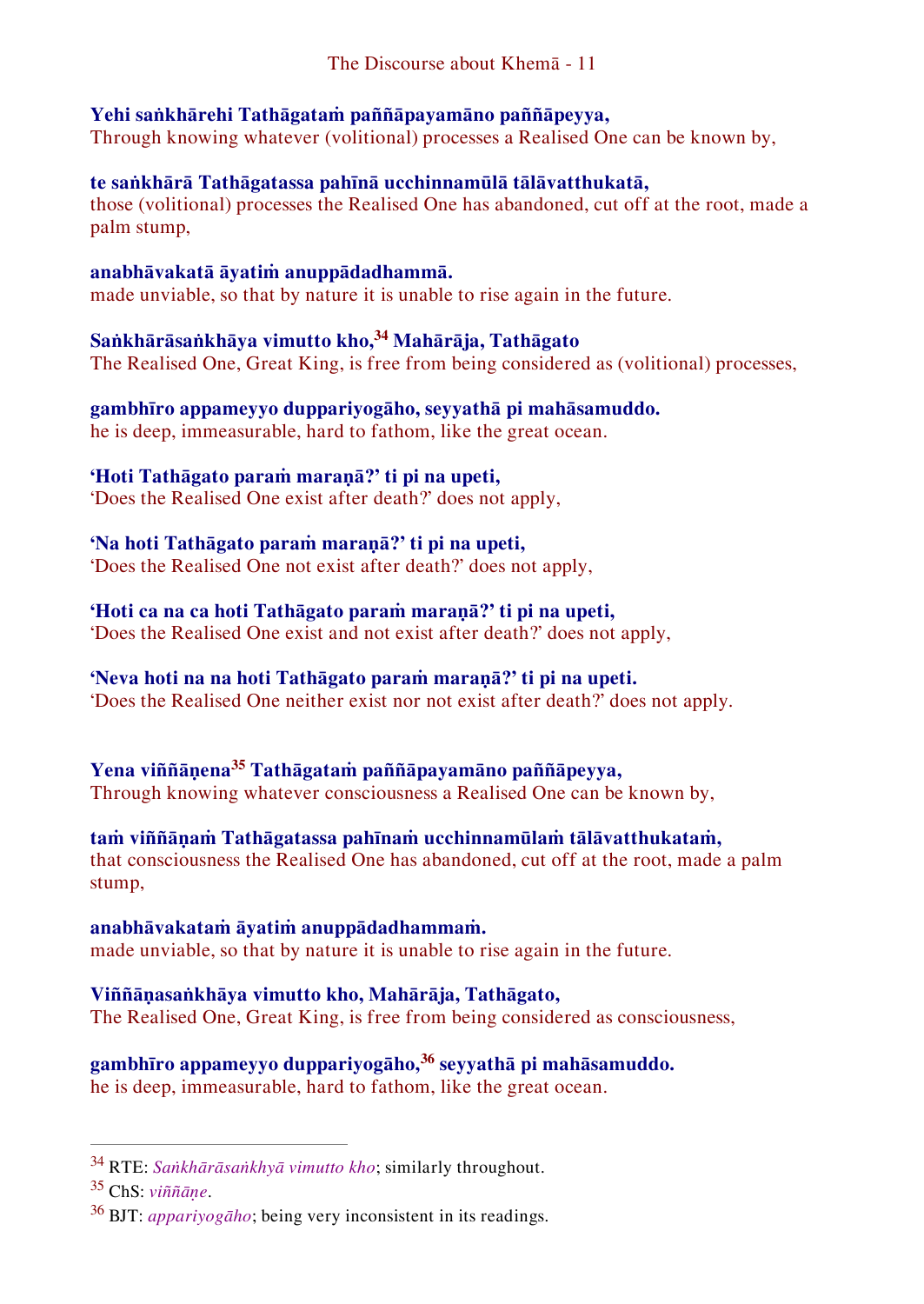## **'Hoti Tathāgato paraṁ maraṇā?' ti pi na upeti,**

'Does the Realised One exist after death?' does not apply,

## **'Na hoti Tathāgato paraṁ maraṇā?' ti pi na upeti,**

'Does the Realised One not exist after death?' does not apply,

## **'Hoti ca na ca hoti Tathāgato paraṁ maraṇā?' ti pi na upeti,**

'Does the Realised One exist and not exist after death?' does not apply,

## **'Neva hoti na na hoti Tathāgato paraṁ maraṇā?' ti pi na upeti." ti<sup>37</sup>**

'Does the Realised One neither exist nor not exist after death?' does not apply."

**Atha kho Rājā Pasenadi Kosalo,**  Then the Kosalan King Pasenadi,

# **Khemāya bhikkhuniyā bhāsitaṁ abhinanditvā anumoditvā,**

after greatly rejoicing and gladly receiving this word of the nun Khemā,

#### **uṭṭhāyāsanā Khemaṁ bhikkhuniṁ abhivādetvā padakkhiṇaṁ katvā pakkāmi.** having worshipped and circumambulated the nun Khemā, departed.

## <span id="page-12-0"></span>King Pasenadi meets the Buddha

#### **Atha kho Rājā Pasenadi Kosalo**  Then the Kosalan King Pasenadi

## **aparena samayena yena Bhagavā tenupasaṅkami,**

at another time approached the Fortunate One,

#### **upasaṅkamitvā Bhagavantaṁ abhivādetvā, ekamantaṁ nisīdi.** and after approaching and worshipping the Fortunate One, he sat down on one side.

#### **Ekamantaṁ nisinno kho Rājā Pasenadi Kosalo Bhagavantaṁ etad-avoca:** While sitting on one side the Kosalan King Pasenadi said this to the Fortunate One:

#### **"Kiṁ nu kho, Bhante, hoti Tathāgato paraṁ maraṇā?" ti**  "How is it, reverend Sir, does the Realised One exist after death?"

#### **"Abyākataṁ kho etaṁ, Mahārāja, mayā:** "This has not been answered, Great King, by me:

#### **'Hoti Tathāgato paraṁ maraṇā?' " ti** 'Does the Realised One exist after death?' "

 $\overline{a}$ 

#### $37$  Required, but omitted in all editions. In the repetition below BJT alone has it.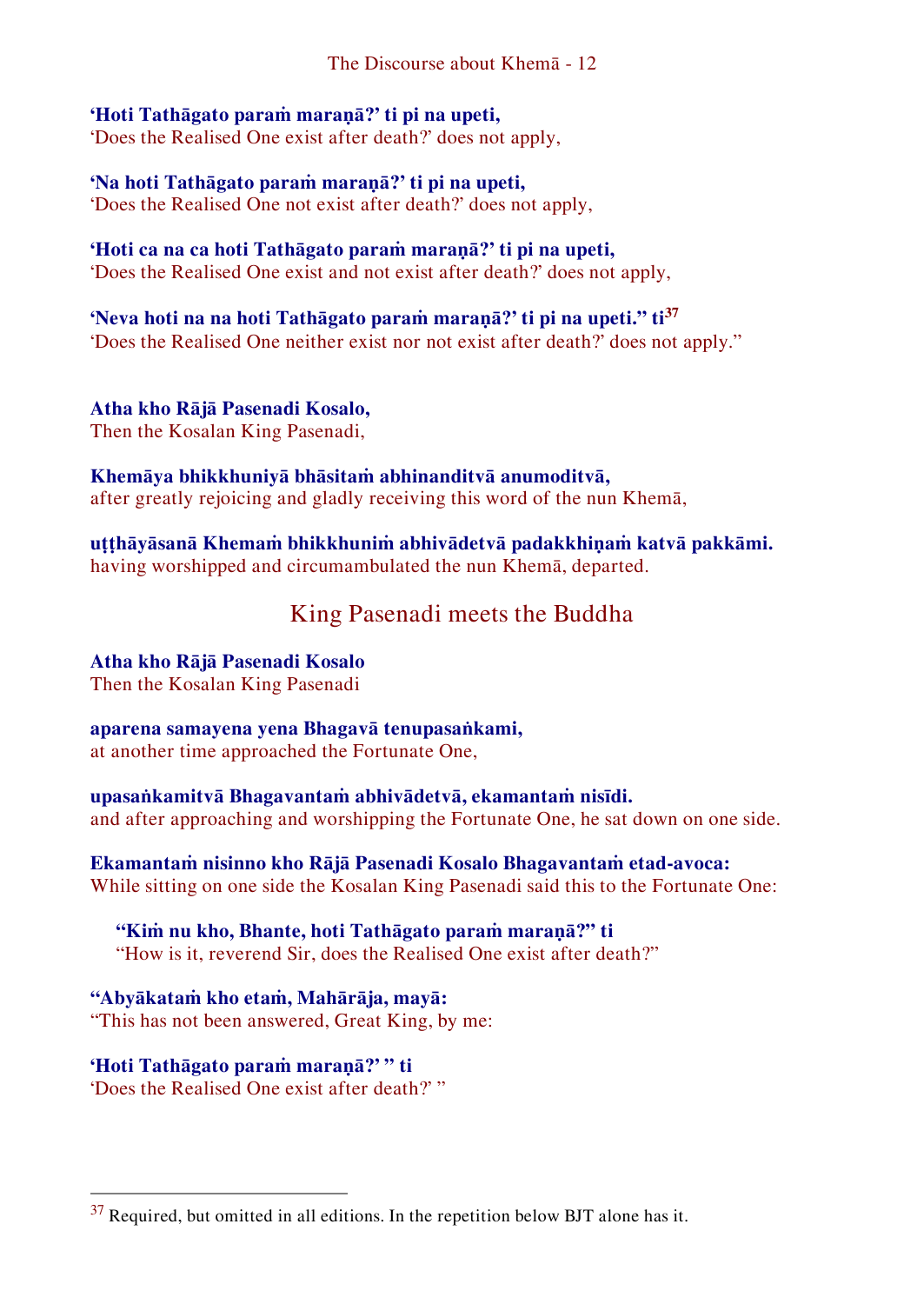## **"Kiṁ pana, Bhante, na hoti Tathāgato paraṁ maraṇā?" ti**

"But how is it, reverend Sir, does the Realised One not exist after death?"

## **"Etam-pi kho,<sup>38</sup> Mahārāja, abyākataṁ mayā:**

"This has not been answered, Great King, by me:

## **'Na hoti Tathāgato paraṁ maraṇā?' " ti**

'Does the Realised One not exist after death?' "

## **"Kiṁ nu kho, Bhante, hoti ca na ca hoti Tathāgato paraṁ maraṇā?" ti**

"How is it, reverend Sir, does the Realised One exist and not exist after death?"

## **"Abyākataṁ kho etaṁ, Mahārāja, mayā:**

"This has not been answered, Great King, by me:

## **'Hoti ca na ca hoti Tathāgato paraṁ maraṇā?' " ti**

'Does the Realised One exist and not exist after death?' "

#### **"Kiṁ pana, Bhante, neva hoti na na hoti Tathāgato paraṁ maraṇā?" ti**  "But how is it, reverend Sir, does the Realised One neither exist nor not exist after death?"

## **"Etam-pi kho, Mahārāja, abyākataṁ mayā:**

"This has not been answered, Great King, by me:

## **'Neva hoti na na hoti Tathāgato paraṁ maraṇā?' " ti**

'Does the Realised One neither exist nor not exist after death?' "

## **" 'Kiṁ nu kho, Bhante, hoti Tathāgato paraṁ maraṇā?' ti**

" 'How is it, reverend Sir, does the Realised One exist after death?'

#### **– iti puṭṭhā samānā,**

– when there is this question,

## **'Abyākataṁ kho etaṁ, Mahārāja, mayā:**

° you say: 'This has not been answered, Great King, by me:

## **"Hoti Tathāgato paraṁ maraṇā?" ti vadesi.**

"Does the Realised One exist after death?"

## **'Kiṁ pana, Bhante, na hoti Tathāgato paraṁ maraṇā?' ti**

'But how is it, reverend Sir, does the Realised One not exist after death?'

## **– iti puṭṭhā samānā,**

– when there is this question,

<sup>38</sup> BJT: *natthi kho*, here.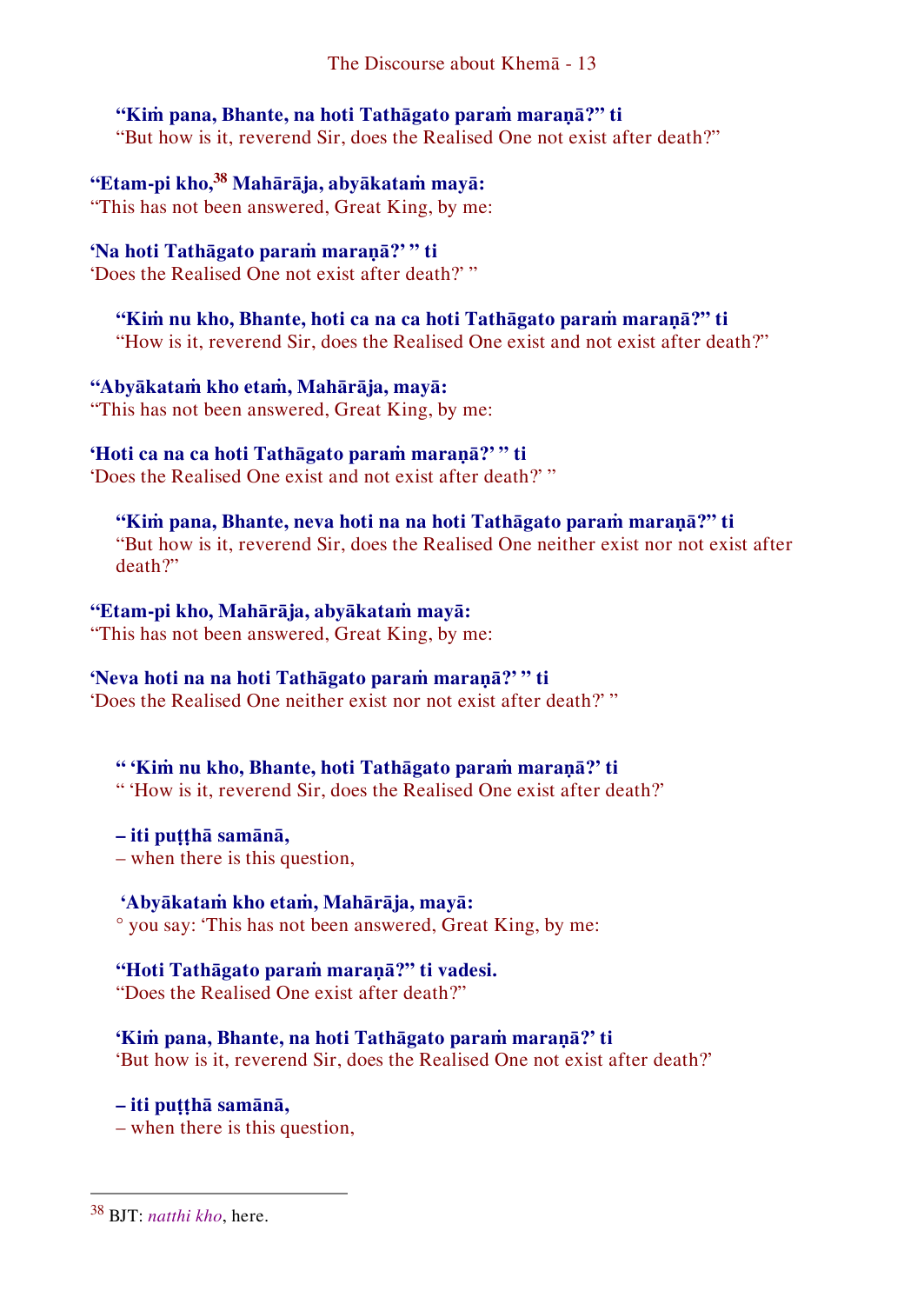#### **"Etam-pi kho, Mahārāja, abyākataṁ mayā:**

° you say: 'This has not been answered, Great King, by me:

## **"Na hoti Tathāgato paraṁ maraṇā?" ti vadesi.**

"Does the Realised One not exist after death?"

## **'Kiṁ nu kho, Bhante, hoti ca na ca hoti Tathāgato paraṁ maraṇā?' ti**

'How is it, reverend Sir, does the Realised One exist and not exist after death?'

## **– iti puṭṭhā samānā,**

– when there is this question,

## **'Abyākataṁ kho etaṁ, Mahārāja, mayā:**

° you say: 'This has not been answered, Great King, by me:

## **"Hoti ca na ca hoti Tathāgato paraṁ maraṇā?" ' ti vadesi.**

"Does the Realised One exist and not exist after death?" '

## **'Kiṁ pana, Bhante, neva hoti na na hoti Tathāgato paraṁ maraṇā?' ti**

'How is it, reverend Sir, does the Realised One neither exist nor not exist after death?'

#### **– iti puṭṭhā samānā,** – when there is this question,

## **'Abyākataṁ kho etaṁ, Mahārāja, mayā:<sup>39</sup>**

° you say: 'This has not been answered, Great King, by me:

## **"Neva hoti na na hoti Tathāgato paraṁ maraṇā?" ti vadesi.**

"Does the Realised One neither exist nor not exist after death?"

## **Ko nu kho, Bhante, hetu ko paccayo yenetaṁ<sup>40</sup> abyākataṁ Bhagavatā?" ti**

What is the cause, reverend Sir, what is the reason, why does the Fortunate One not answer this?"

## **"Tena hi, Mahārāja, tañ-ñevettha paṭipucchissāmi,**

"Now then, Great King, here I will ask you something in return,

## **yathā te khameyya tathā naṁ byākareyyāsi.**

as you see fit, so you should answer.

## **Taṁ kiṁ maññasi, Mahārāja,**

What do you think, Great King,

 $\overline{a}$ 

## **atthi te koci gaṇako vā muddiko vā saṅkhāyako vā**

do you have a mathematician, or a calculator or an accountant

## <sup>39</sup> BJT: *Natthi kho, Mahārāja, Abyākataṁ mayā*; PTS: *Taṁ pi kho, Mahārāja, Abyākataṁ mayā*. <sup>40</sup> PTS: *yena taṁ*.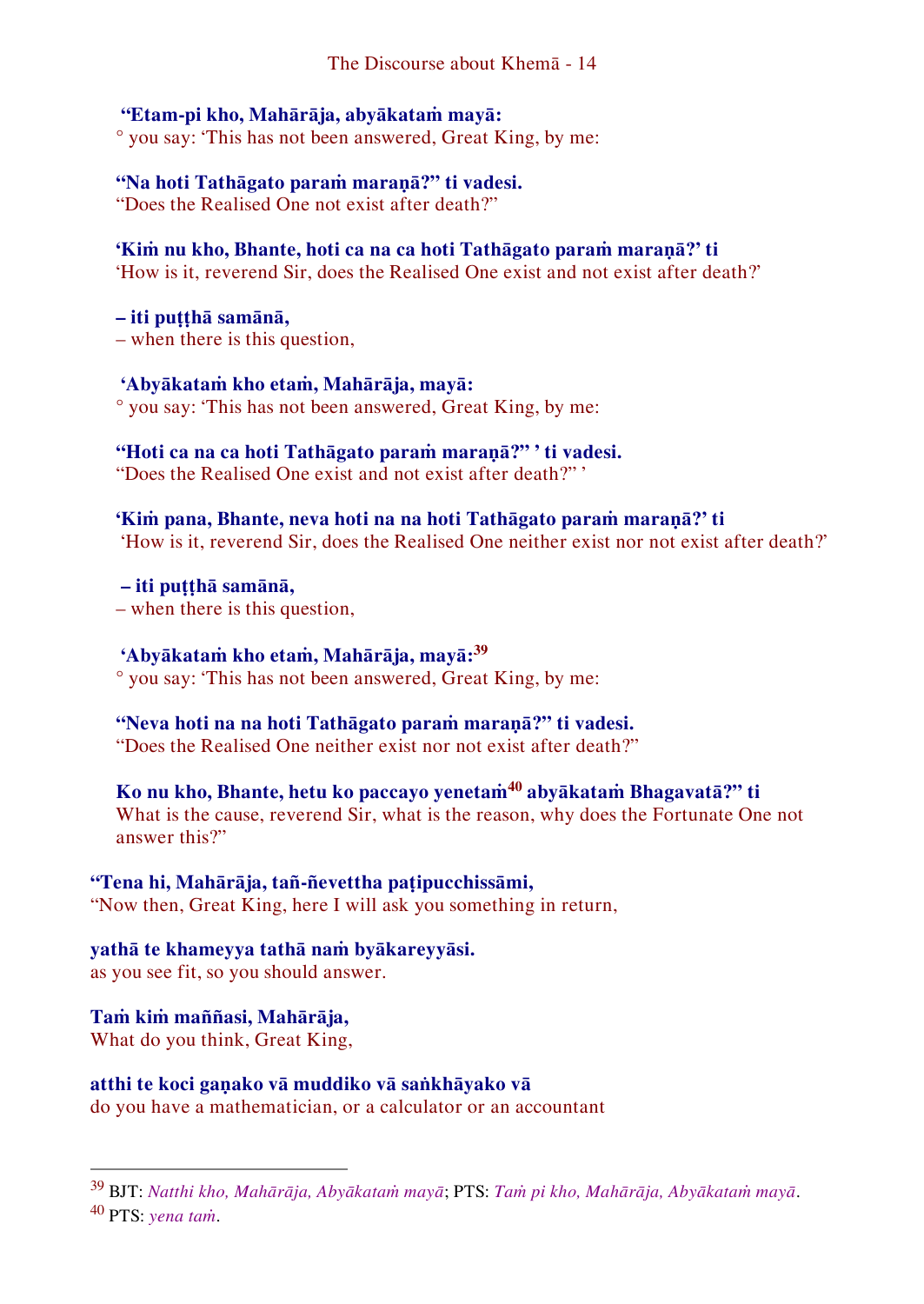#### The Discourse about Khemā - 15

## **yo pahoti Gaṅgāya vālukaṁ<sup>41</sup> gaṇetuṁ,**

who is able to count the (amount of) sand in the Ganges,

**ettakā vālukā iti vā,**  (saying): there is this much sand,

**ettakāni vālukasatāni iti vā,**  or there are so many hundreds of (grains of) sand,

**ettakāni vālukasahassāni iti vā,**  or there are so many thousands of (grains of) sand,

**ettakāni vālukasatasahassāni iti vā?" ti**  or there are so many hundreds of thousands of (grains of) sand?"

**"No hetaṁ, Bhante."** "Certainly not, reverend Sir."

**"Atthi pana te koci gaṇako vā muddiko vā saṅkhāyako vā**  "But do you have a mathematician, or a calculator or an accountant

**yo pahoti mahāsamudde udakaṁ gaṇetuṁ,<sup>42</sup>** who is able to measure the water in the great ocean,

**ettakāni udakāḷhakāni iti vā,** (saying): there are this many gallons of water,

## **ettakāni udakāḷhakasatāni iti vā,**

or there are this many hundreds of gallons of water,

**ettakāni udakāḷhakasahassāni iti vā,**  or there are this many thousands of gallons of water,

**ettakāni udakāḷhakasatasahassāni iti vā?" ti**  or there are this many hundreds of thousands of gallons of water?"

**"No hetaṁ, Bhante.** "Certainly not, reverend Sir.

**Taṁ kissa hetu?** What is the cause of that?

**Mahā, Bhante, samuddo gambhīro appameyyo duppariyogāho." ti<sup>43</sup>** Great is the ocean, reverend Sir, deep, immeasurable, hard to fathom."

<sup>41</sup> PTS: *vālukiṁ* in the repetition, *vālukaṁ* in the interview with Khemā.

<sup>42</sup> BJT, PTS: *paṇetuṁ*, here *manituṁ* above.

<sup>43</sup> BJT: *appariyogāho ti*.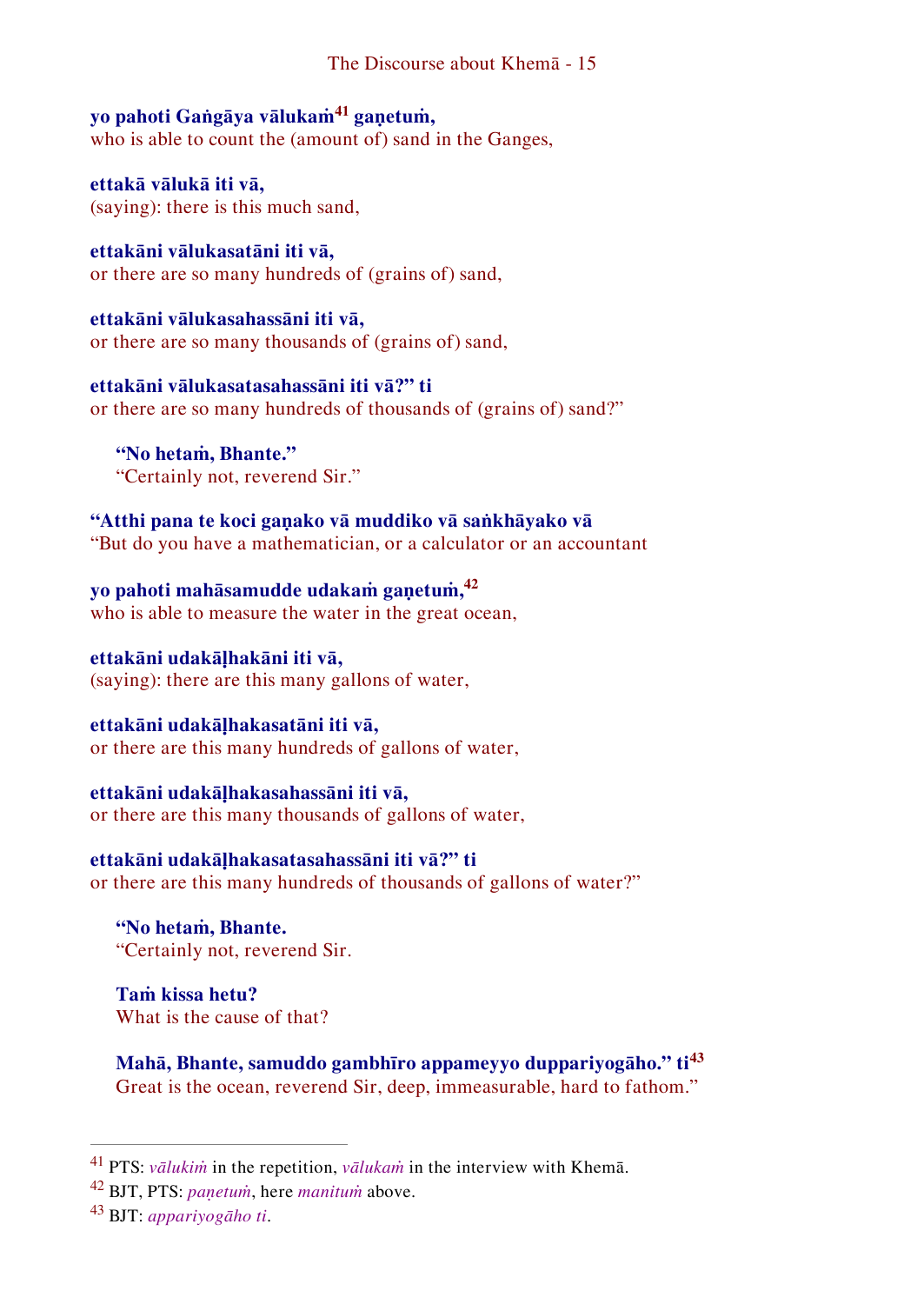## **"Evam-eva kho, Mahārāja, yena rūpena Tathāgataṁ paññāpayamāno paññāpeyya,**

"Just so, Great King, through knowing whatever bodily form a Realised One can be known by,

**taṁ rūpaṁ<sup>44</sup> Tathāgatassa pahīnaṁ ucchinnamūlaṁ tālāvatthukataṁ,**  that form the Realised One has abandoned, cut off at the root, made a palm stump,

## **anabhāvakataṁ<sup>45</sup> āyatiṁ anuppādadhammaṁ.**

made unviable, so that by nature it is unable to rise again in the future.

## **Rūpasaṅkhāya vimutto kho, Mahārāja, Tathāgato,**

The Realised One, Great King, is free from being considered as bodily form,

**gambhīro appameyyo duppariyogāho, seyyathā pi mahāsamuddo.** he is deep, immeasurable, hard to fathom, like the great ocean.

## **'Hoti Tathāgato paraṁ maraṇā?' ti pi na upeti,**

'Does the Realised One exist after death?' does not apply,

## **'Na hoti Tathāgato paraṁ maraṇā?' ti pi na upeti,**

'Does the Realised One not exist after death?' does not apply,

## **'Hoti ca na ca hoti Tathāgato paraṁ maraṇā?' ti pi na upeti,**

'Does the Realised One exist and not exist after death?' does not apply,

## **'Neva hoti na na hoti Tathāgato paraṁ maraṇā?' ti pi na upeti.**

'Does the Realised One neither exist nor not exist after death?' does not apply.

#### **Yāya vedanāya Tathāgataṁ paññāpayamāno paññāpeyya,** Through knowing whatever feeling a Realised One can be known by,

## **sā vedanā Tathāgatassa pahīnā ucchinnamūlā tālāvatthukatā,**

that feeling the Realised One has abandoned, cut off at the root, made a palm stump,

#### **anabhāvakatā āyatiṁ anuppādadhammā.**

made unviable, so that by nature it is unable to rise again in the future.

## **Vedanāsaṅkhāya vimutto kho, Mahārāja, Tathāgato,**

The Realised One, Great King, is free from being considered as feeling,

## **gambhīro appameyyo duppariyogāho, seyyathā pi mahāsamuddo.**

he is deep, immeasurable, hard to fathom, like the great ocean.

<sup>44</sup> PTS omits: *Tathāgataṁ paññāpayamāno paññāpeyya taṁ rūpaṁ*; here includes above.

<sup>45</sup> PTS: *anabhāvagataṁ*, here *anabhāvakataṁ* above.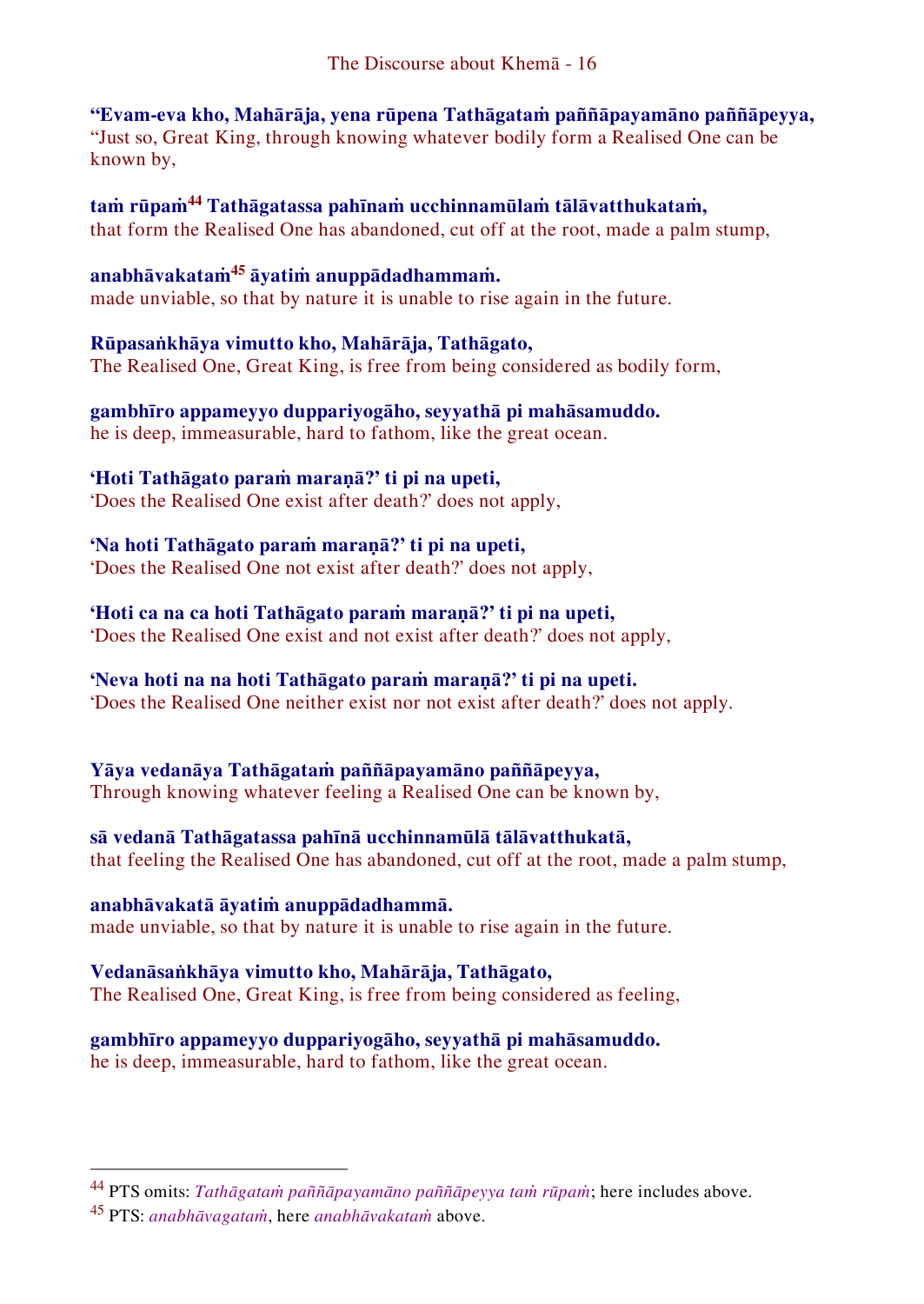#### The Discourse about Khemā - 17

#### **'Hoti Tathāgato paraṁ maraṇā?' ti pi na upeti,**

'Does the Realised One exist after death?' does not apply,

## **'Na hoti Tathāgato paraṁ maraṇā?' ti pi na upeti,**

'Does the Realised One not exist after death?' does not apply,

## **'Hoti ca na ca hoti Tathāgato paraṁ maraṇā?' ti pi na upeti,**

'Does the Realised One exist and not exist after death?' does not apply,

## **'Neva hoti na na hoti Tathāgato paraṁ maraṇā?' ti pi na upeti.**

'Does the Realised One neither exist nor not exist after death?' does not apply.

**Yāya saññāya Tathāgataṁ paññāpayamāno paññāpeyya,** Through knowing whatever perception a Realised One can be known by,

#### **Sā saññā Tathāgatassa pahīnā ucchinnamūlā tālāvatthukatā,**

that perception the Realised One has abandoned, cut off at the root, made a palm stump,

#### **anabhāvakatā āyatiṁ anuppādadhammā.**

made unviable, so that by nature it is unable to rise again in the future.

#### **Saññāsaṅkhāya vimutto kho, Mahārāja, Tathāgato,**

The Realised One, Great King, is free from being considered as perception,

## **gambhīro appameyyo duppariyogāho, seyyathā pi mahāsamuddo.**

he is deep, immeasurable, hard to fathom, like the great ocean.

#### **'Hoti Tathāgato paraṁ maraṇā?' ti pi na upeti,**

'Does the Realised One exist after death?' does not apply,

## **'Na hoti Tathāgato paraṁ maraṇā?' ti pi na upeti,**

'Does the Realised One not exist after death?' does not apply,

## **'Hoti ca na ca hoti Tathāgato paraṁ maraṇā?' ti pi na upeti,**

'Does the Realised One exist and not exist after death?' does not apply,

#### **'Neva hoti na na hoti Tathāgato paraṁ maraṇā?' ti pi na upeti.**

'Does the Realised One neither exist nor not exist after death?' does not apply.

## **Yehi saṅkhārehi Tathāgataṁ paññāpayamāno paññāpeyya,**

Through knowing whatever (volitional) processes a Realised One can be known by,

## **te saṅkhārā Tathāgatassa pahīnā ucchinnamūlā tālāvatthukatā,**

those (volitional) processes the Realised One has abandoned, cut off at the root, made a palm stump,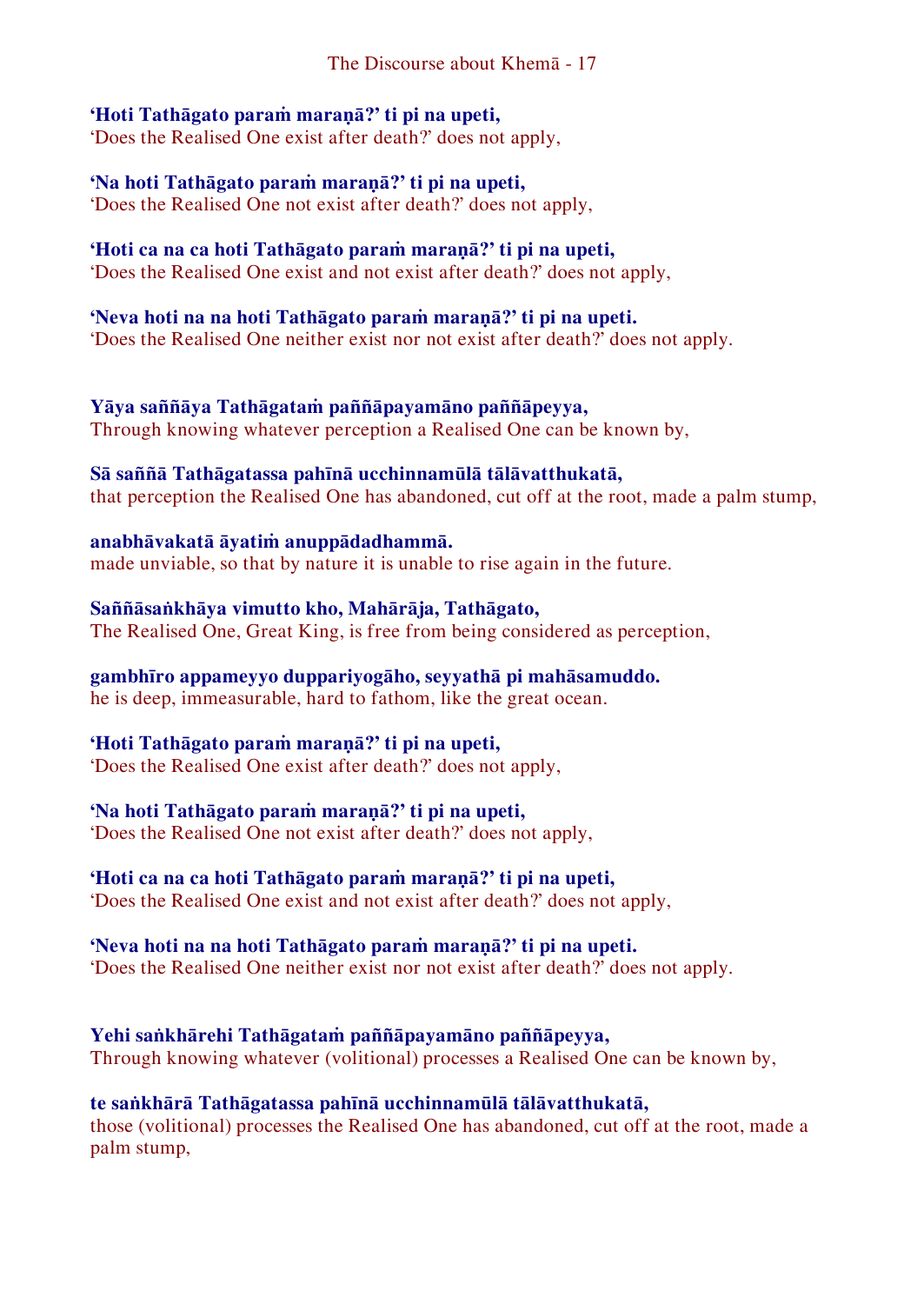#### **anabhāvakatā āyatiṁ anuppādadhammā.**

made unviable, so that by nature it is unable to rise again in the future.

## **Saṅkhārāsaṅkhāya vimutto kho, Mahārāja, Tathāgato**

The Realised One, Great King, is free from being considered as (volitional) processes,

## **gambhīro appameyyo duppariyogāho, seyyathā pi mahāsamuddo.**

he is deep, immeasurable, hard to fathom, like the great ocean.

## **'Hoti Tathāgato paraṁ maraṇā?' ti pi na upeti,**

'Does the Realised One exist after death?' does not apply,

## **'Na hoti Tathāgato paraṁ maraṇā?' ti pi na upeti,**

'Does the Realised One not exist after death?' does not apply,

## **'Hoti ca na ca hoti Tathāgato paraṁ maraṇā?' ti pi na upeti,**

'Does the Realised One exist and not exist after death?' does not apply,

## **'Neva hoti na na hoti Tathāgato paraṁ maraṇā?' ti pi na upeti.**

'Does the Realised One neither exist nor not exist after death?' does not apply.

## **Yena viññāṇena Tathāgataṁ paññāpayamāno paññāpeyya,**

Through knowing whatever consciousness a Realised One can be known by,

## **taṁ viññāṇaṁ Tathāgatassa pahīnaṁ ucchinnamūlaṁ tālāvatthukataṁ,**

that consciousness the Realised One has abandoned, cut off at the root, made a palm stump,

## **anabhāvakataṁ āyatiṁ anuppādadhammaṁ.**

made unviable, so that by nature it is unable to rise again in the future.

## **Viññāṇasaṅkhāya vimutto kho, Mahārāja, Tathāgato,**

The Realised One, Great King, is free from being considered as consciousness,

## **gambhīro appameyyo duppariyogāho, seyyathā pi mahāsamuddo.<sup>46</sup>**

he is deep, immeasurable, hard to fathom, like the great ocean.

## **'Hoti Tathāgato paraṁ maraṇā?' ti pi na upeti,**

'Does the Realised One exist after death?' does not apply,

## **'Na hoti Tathāgato paraṁ maraṇā?' ti pi na upeti,**

'Does the Realised One not exist after death?' does not apply,

<sup>46</sup> BJT: *samuddo*.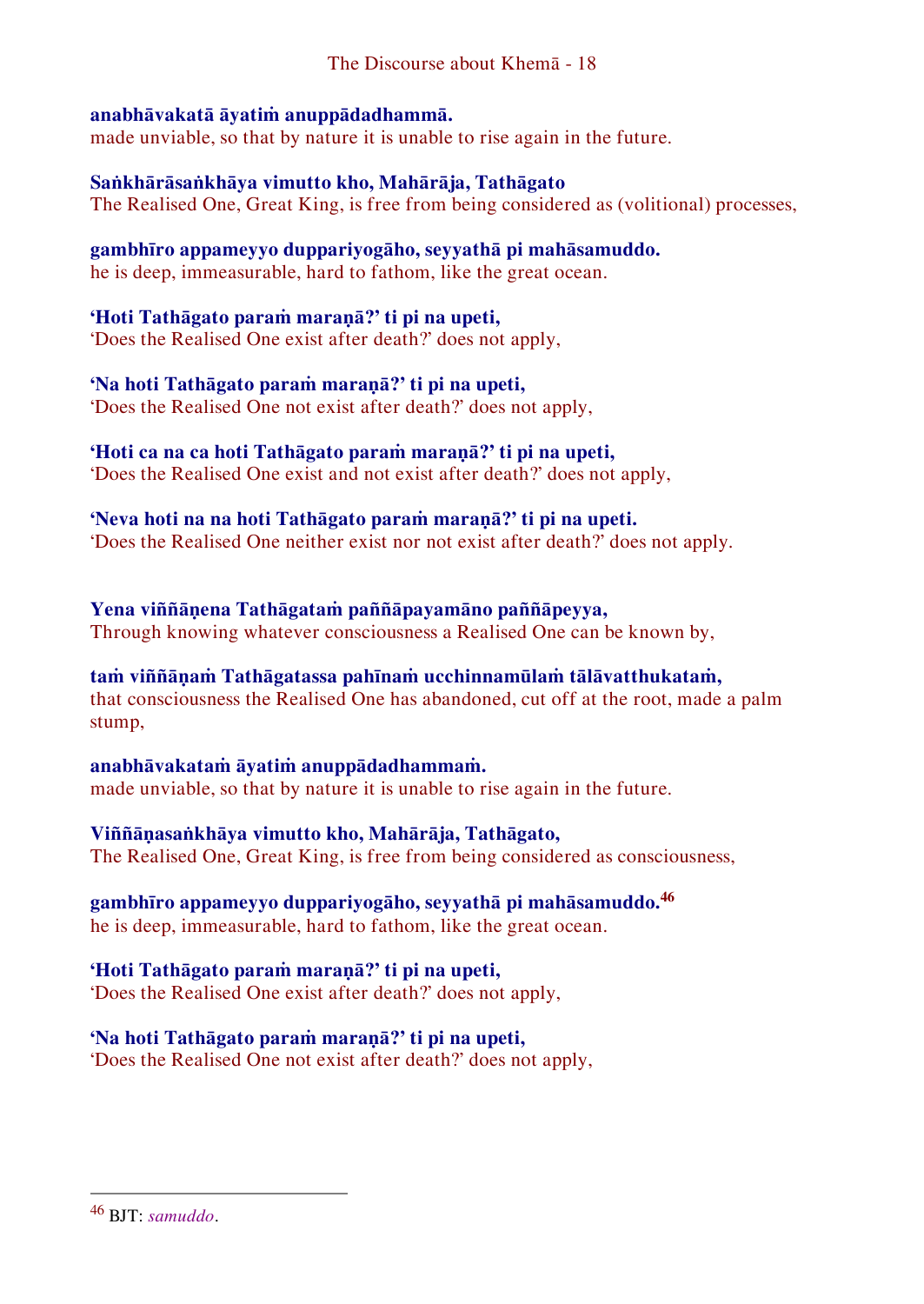**'Hoti ca na ca hoti Tathāgato paraṁ maraṇā?' ti pi na upeti,**  'Does the Realised One exist and not exist after death?' does not apply,

**'Neva hoti na na hoti Tathāgato paraṁ maraṇā?' ti pi na upeti." ti** 'Does the Realised One neither exist nor not exist after death?' does not apply."

## <span id="page-19-0"></span>The Conclusion

**"Acchariyaṁ, Bhante, abbhutaṁ, Bhante,**  "It is wonderful, reverend Sir, it is marvellous, reverend Sir,

**yatra hi nāma Satthu ceva<sup>47</sup> Sāvikāya ca**  in as much as the Teacher and the Disciple

**atthena attho byañjanena<sup>48</sup> byañjanaṁ saṁsandissati,** agree in the meaning with the meaning and in the letter with the letter,

**samessati, na virodhayissati<sup>49</sup> yad-idaṁ aggapadasmiṁ.** concur, do not contradict, that is to say, in regard to the highest matter.

**Ekam-idāhaṁ, Bhante, samayaṁ Khemaṁ bhikkhuniṁ upasaṅkamitvā,** On one occasion, reverend Sir, after approaching the nun Khemā,

**etam-atthaṁ apucchiṁ,<sup>50</sup>** I asked about this matter,

**sā pi me Ayyā etehi padehi etehi byañjanehi etam-atthaṁ byākāsi,** and the Noble Lady answered this matter for me with this meaning, with this letter,

**seyyathā pi Bhagavā.** just as the Fortunate One did.

**Acchariyaṁ, Bhante, abbhutaṁ, Bhante,**  It is wonderful, reverend Sir, it is marvellous, reverend Sir,

**yatra hi nāma Satthu ceva<sup>51</sup> sāvikāya ca** 

in as much as the Teacher and the Disciple

**atthena attho byañjanena byañjanaṁ saṁsandissati,** 

agree in the meaning with the meaning and in the letter with the letter,

<sup>47</sup> PTS: *Satthuno*.

<sup>48</sup> PTS: *vyañjanena*; and similarly throughout.

<sup>49</sup> RTE: *vihāyissati*.

<sup>50</sup> BJT: *āpucchiṁ*.

<sup>51</sup> PTS omits: *ceva* here; reads *Satthu* against *Satthuno* above.